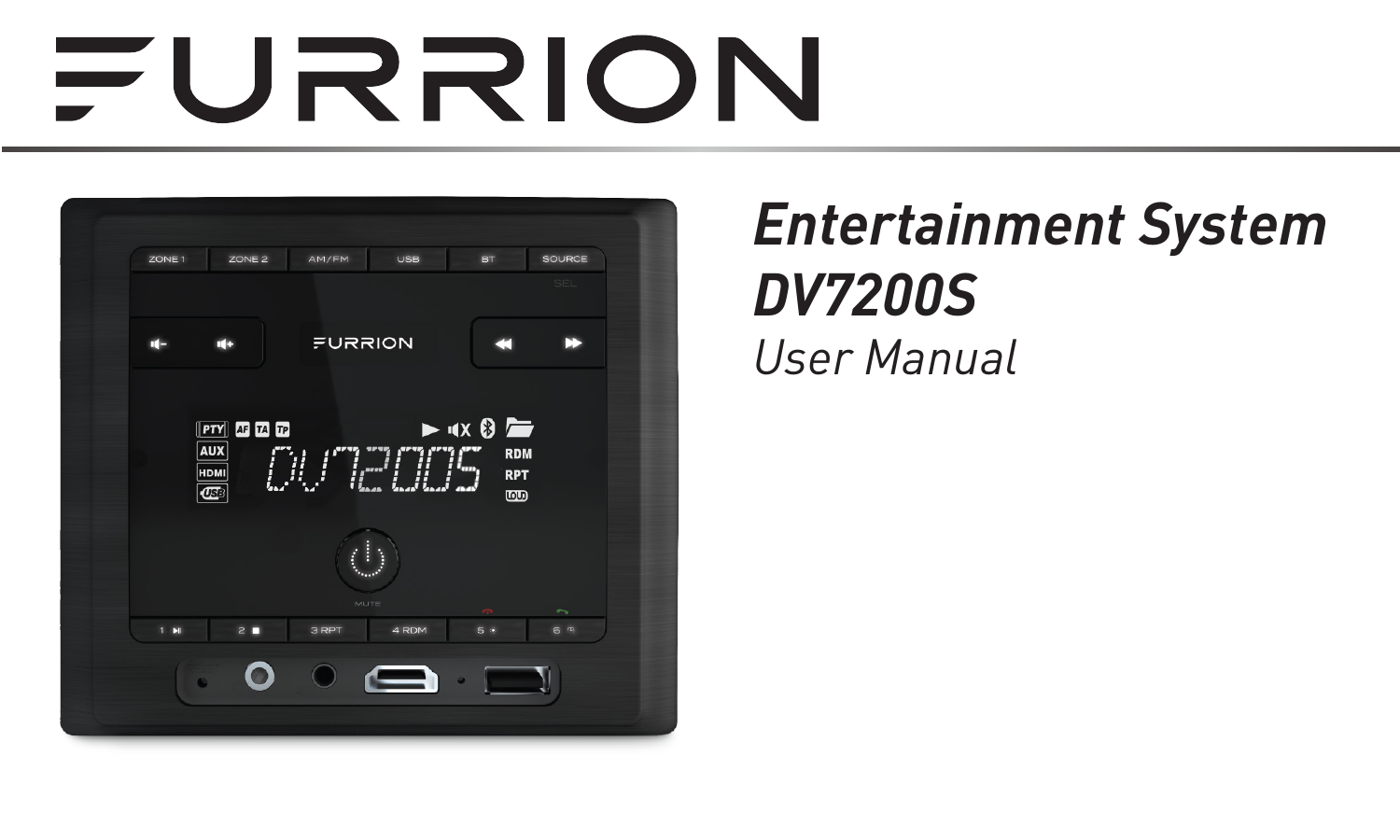### <span id="page-1-0"></span>*Welcome*

1

Thank you for purchasing this Furrion® Entertainment System. Before placing your new product into operation, please read these operating instructions carefully. They contain important information for safe use, installation and maintenance of the product.

Please keep this u manual in a safe place for future reference. Pass it onto possible new owners of the product. The manufacturer does not accept responsibility for any damages that may arise due to non-observation of these instructions.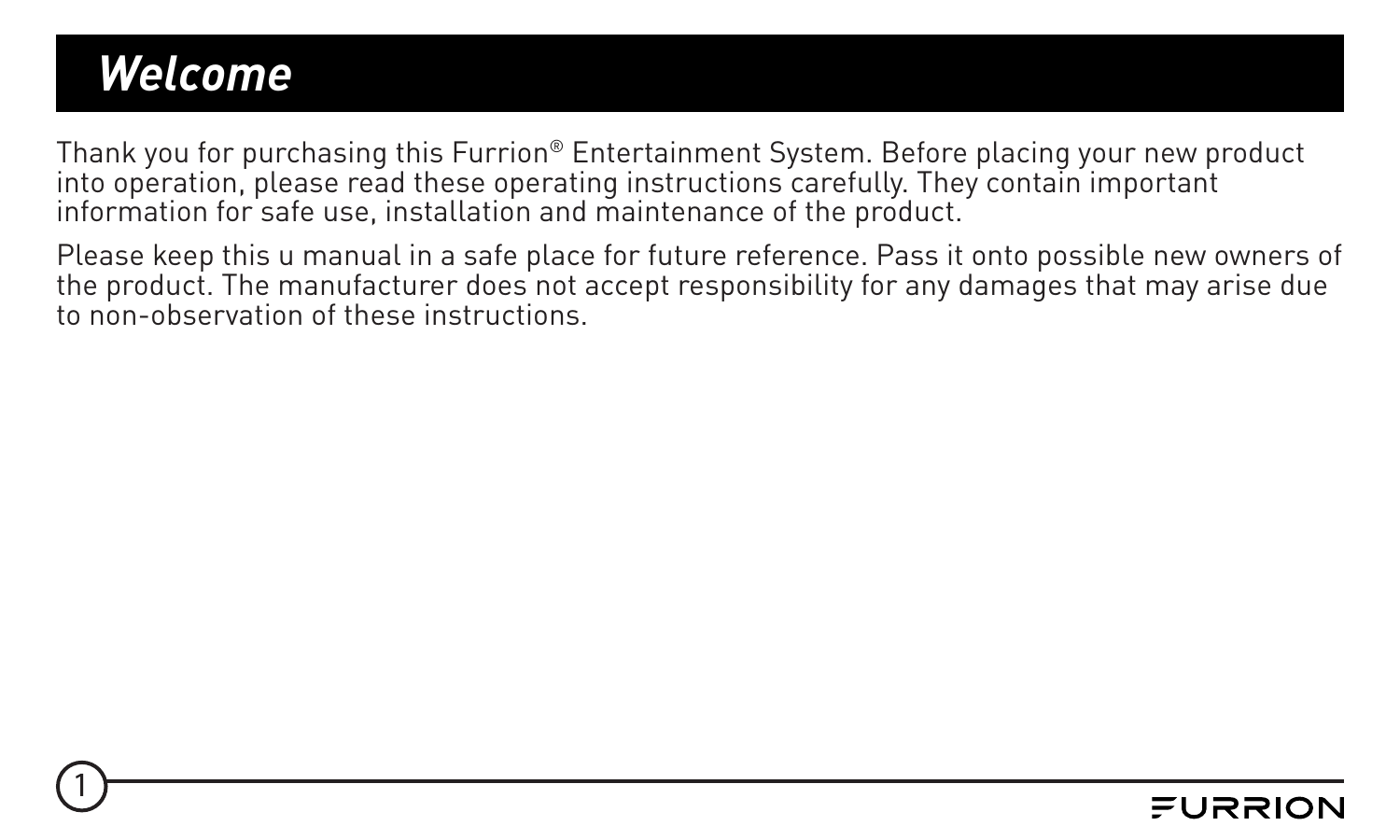### **Contents**

|         | €) |
|---------|----|
| FURRION |    |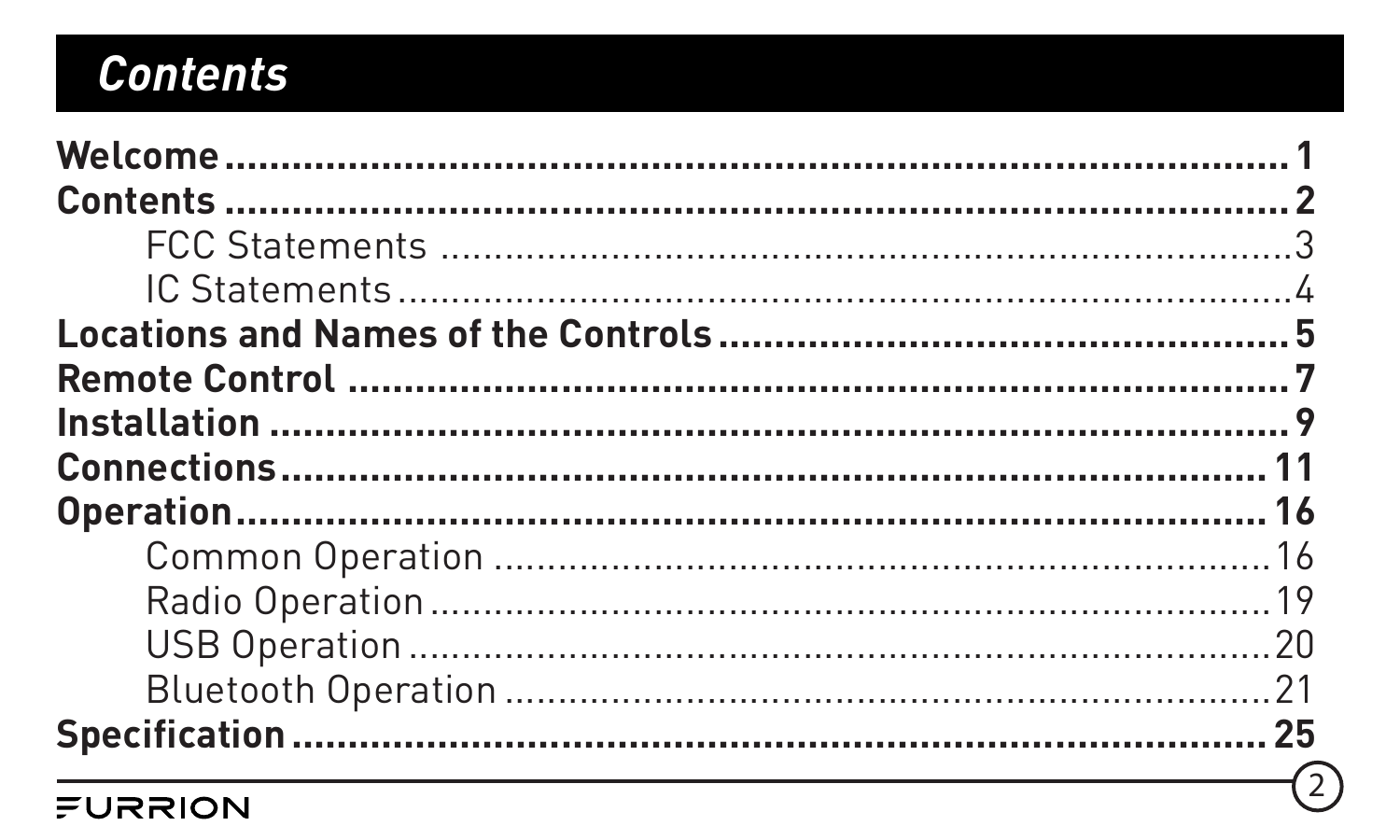#### <span id="page-3-0"></span>*FCC Statements*

3

Changes or modifications not expressly approved by the party responsible for compliance could void the user's authority to operate the equipment.

This equipment has been tested and found to comply with the limits for a Class B digital device. pursuant to Part 15 of the FCC Rules. These limits are designed to provide reasonable protection against harmful interference in a residential installation. This equipment generates, uses and can radiate radio frequency energy and, if not installed and used in accordance with the instructions, may cause harmful interference to radio communications. However, there is no guarantee that interference will not occur in a particular installation.

If this equipment does cause harmful interference to radio or television reception, which can be determined by turning the equipment off and on, the user is encouraged to try to correct the interference by one or more of the following measures:

- Reorient or relocate the receiving antenna.
- Increase the separation between the equipment and receiver.

- Connect the equipment into an outlet on a circuit different from that to which the receiver is connected.

- Consult the dealer or an experienced radio/TV technician for help.

This equipment complies with FCC radiation exposure limits set forth for an uncontrolled environment. This transmitter must not be co-located or operating in conjunction with any other antenna or transmitter.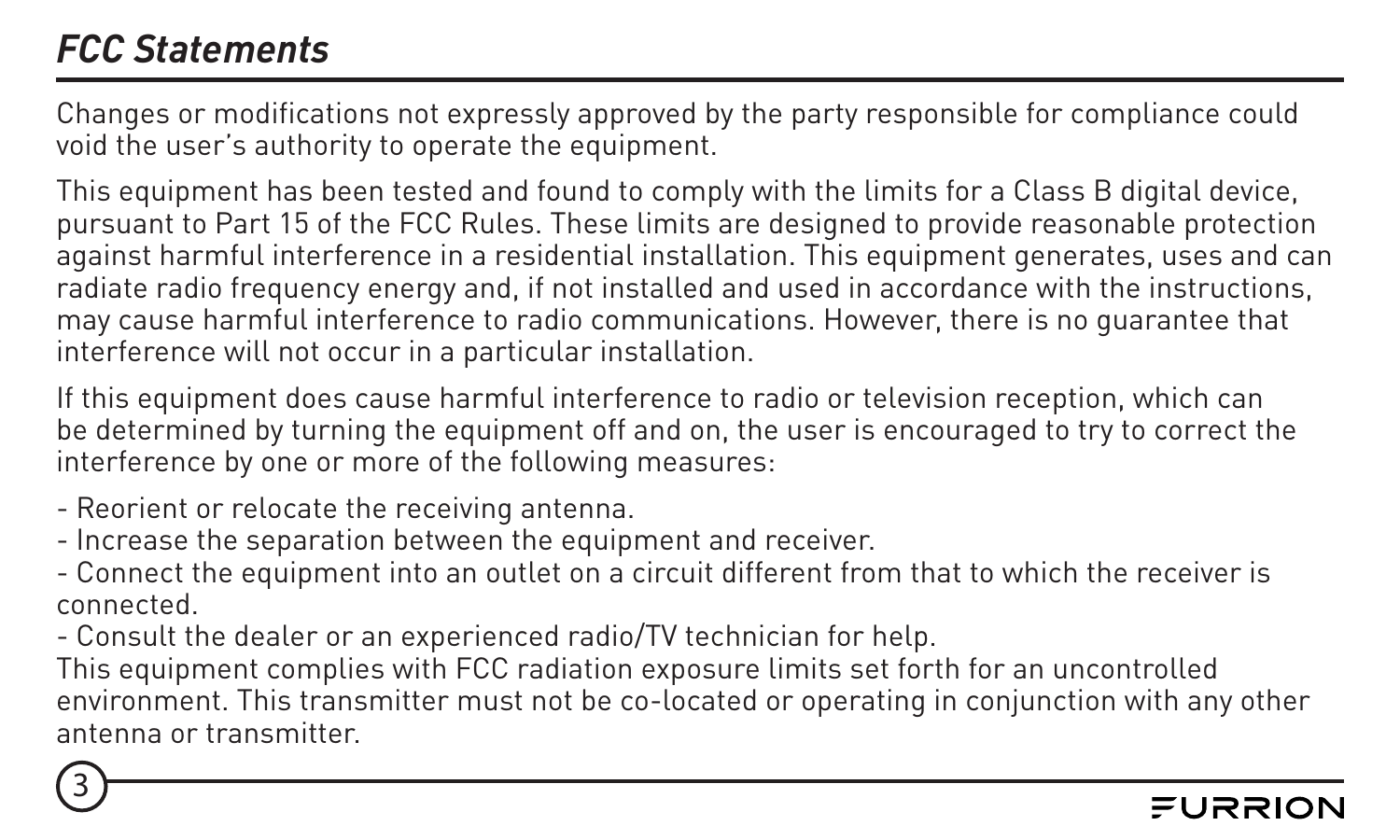#### <span id="page-4-0"></span>*IC Statements*

This device contains licence-exempt transmitter(s)/receiver(s) that comply with Innovation, Science and Economic Development Canada's licence-exempt RSS(s). Operation is subject to the following two conditions:

(1) This device may not cause interference.

(2) This device must accept any interference, including interference that may cause undesired operation of the device.

L'émetteur/récepteur exempt de licence contenu dans le présent appareil est conforme aux CNR d'Innovation, Sciences et Développement économique Canada applicables aux appareils radio exempts de licence. L'exploitation est autorisée aux deux conditions suivantes :

(1) L'appareil ne doit pas produire de brouillage;

(2) L'appareil doit accepter tout brouillage radioélectrique subi, même si le brouillage est susceptible d'en compromettre le fonctionnement.

This equipment complies with IC RSS - 102 radiation exposure limits set forth for an uncontrolled environment. This equipment should be installed and operated with minimum distance 20cm between the radiator and your body.

Cet équipement est conforme aux limites d'exposition aux radiations IC CNR - 102 établies pour un environnement non contrôlé. Cet équipement doit être installé et utilisé avec une distance minimale de 20 cm entre le radiateur et votre corps.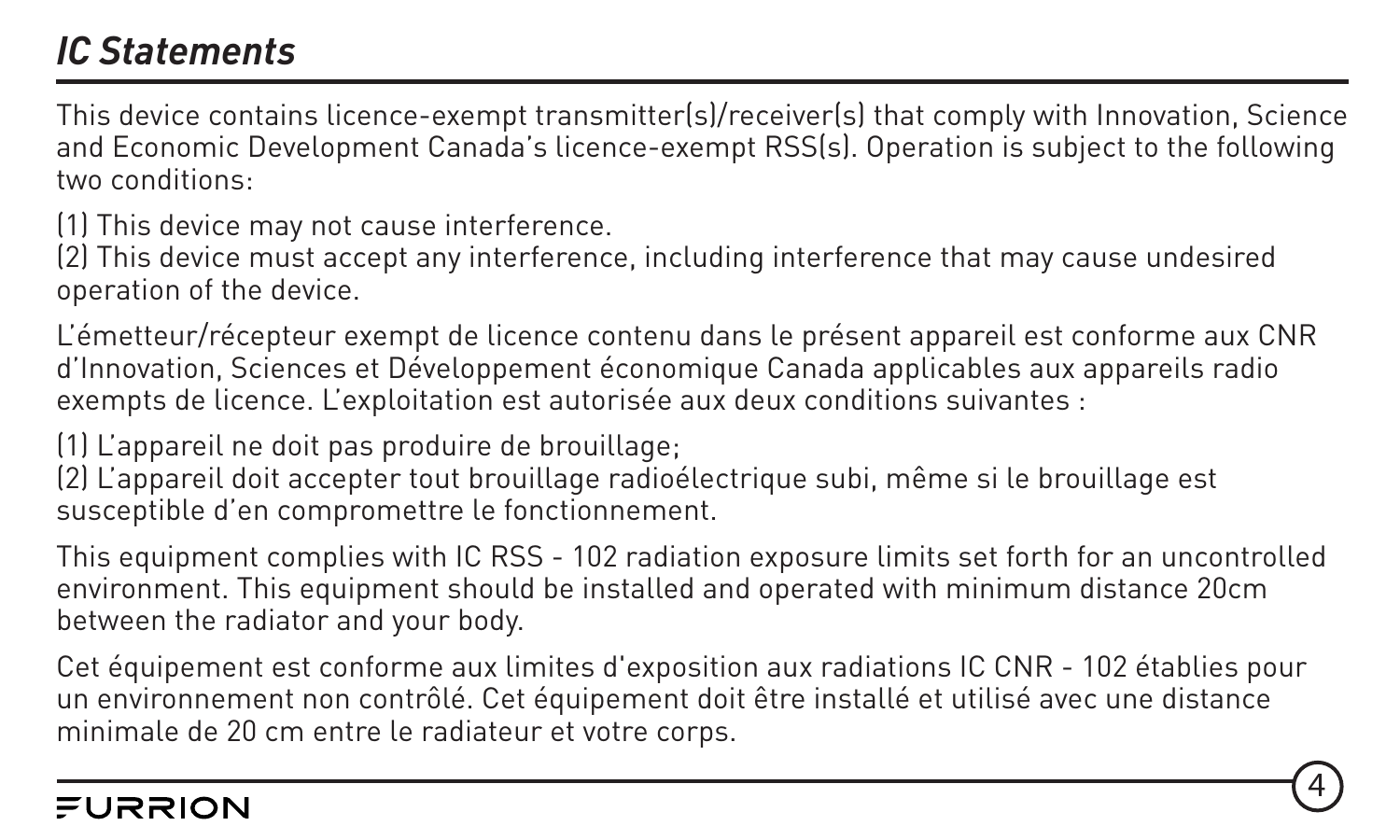### <span id="page-5-0"></span>*Locations and Names of the Controls*



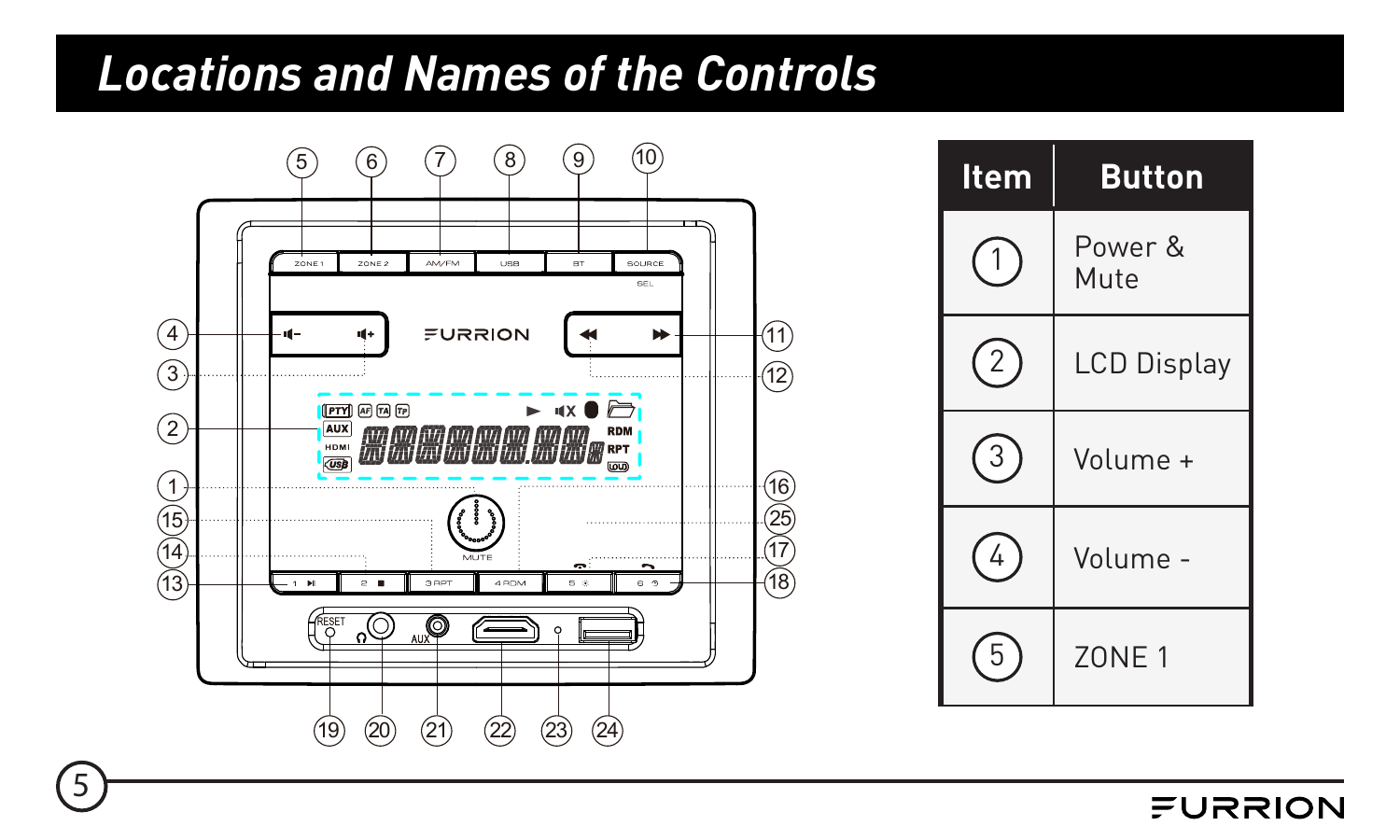### *Locations and Names of the Controls*

| <b>Item</b> | <b>Button</b>         | <b>Item</b> | <b>Button</b>    | <b>Item</b> | <b>Button</b>                | <b>Item</b> | <b>Button</b>                |
|-------------|-----------------------|-------------|------------------|-------------|------------------------------|-------------|------------------------------|
| $6^{\circ}$ | <b>ZONE 2</b>         | ①           | Next             | (16)        | 4/RDM                        | 21)         | Aux In Jack                  |
|             | AM/FM                 | 12          | Previous         | 仞           | 5/Backlight/<br>Hang up      | 2           | HDMI In<br>Jack              |
| 8)          | <b>USB</b>            | ⊕           | 1/Play/<br>Pause | (18)        | 6/Clock Adjust/<br>Alarm/TEL | 23)         | Microphone                   |
| 9           | <b>BT</b>             | 14)         | 2/STOP           | ণী          | <b>RESET</b>                 | @           | <b>USB Socket</b>            |
| (10)        | SOURCE/<br><b>SEL</b> | (15)        | 3/RPT            | @           | Headphone<br>Socket          | @           | <b>NFC</b> Detection<br>Area |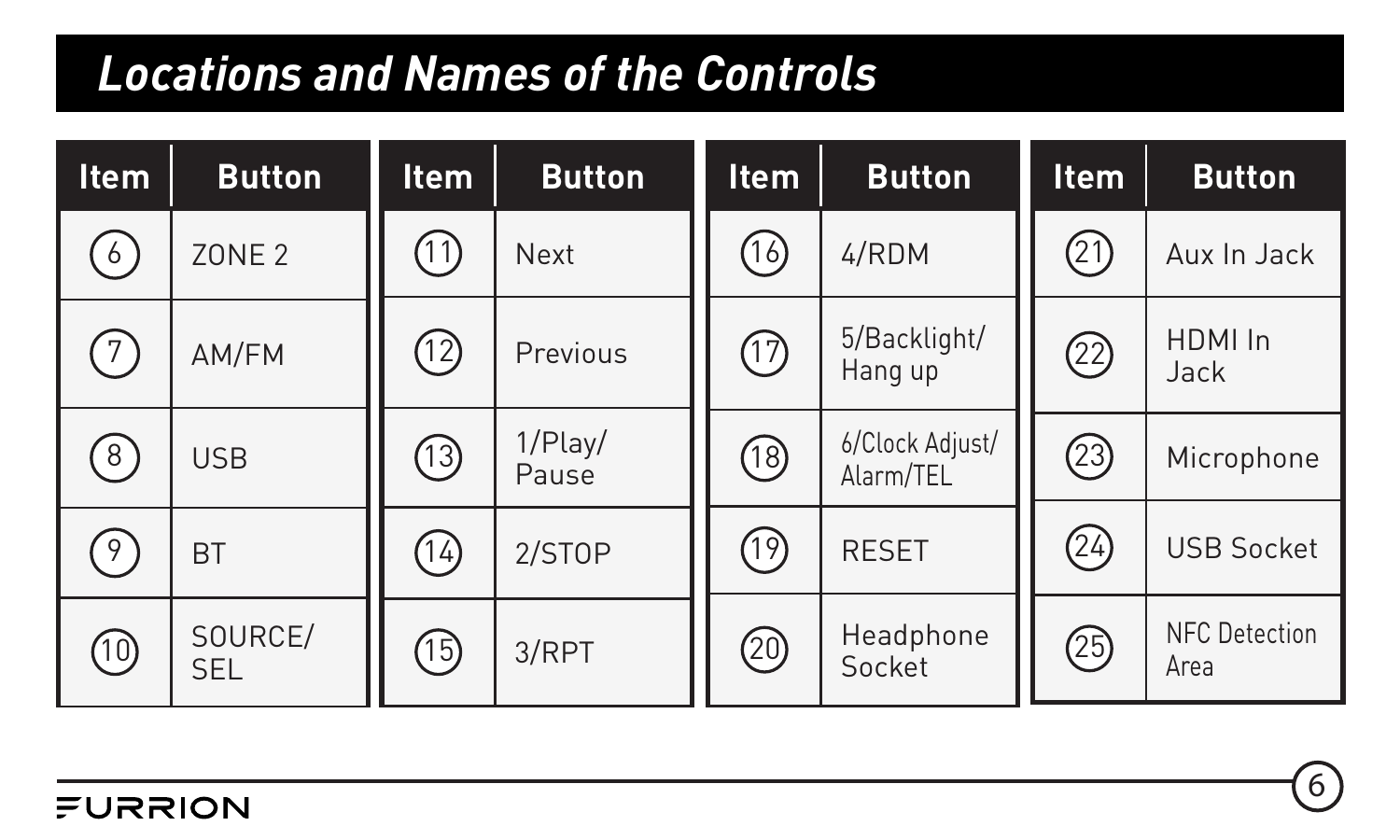### <span id="page-7-0"></span>*Remote Control*



| <b>Item</b> | <b>Button</b> |  |  |  |
|-------------|---------------|--|--|--|
|             | POWER         |  |  |  |
|             | APS           |  |  |  |
| 3           | <b>SCAN</b>   |  |  |  |
| 4           | CLOCK         |  |  |  |
|             | <b>BAND</b>   |  |  |  |

| ltem | <b>Button</b>                                                                                            |  |  |  |
|------|----------------------------------------------------------------------------------------------------------|--|--|--|
|      | MODE                                                                                                     |  |  |  |
|      | Number[0-9]<br>$1/$ PLAY/<br><b>PAUSE</b><br>/TOP Button<br>2/INT Button<br>3/RPT Button<br>4/RDM Button |  |  |  |
|      | * Button                                                                                                 |  |  |  |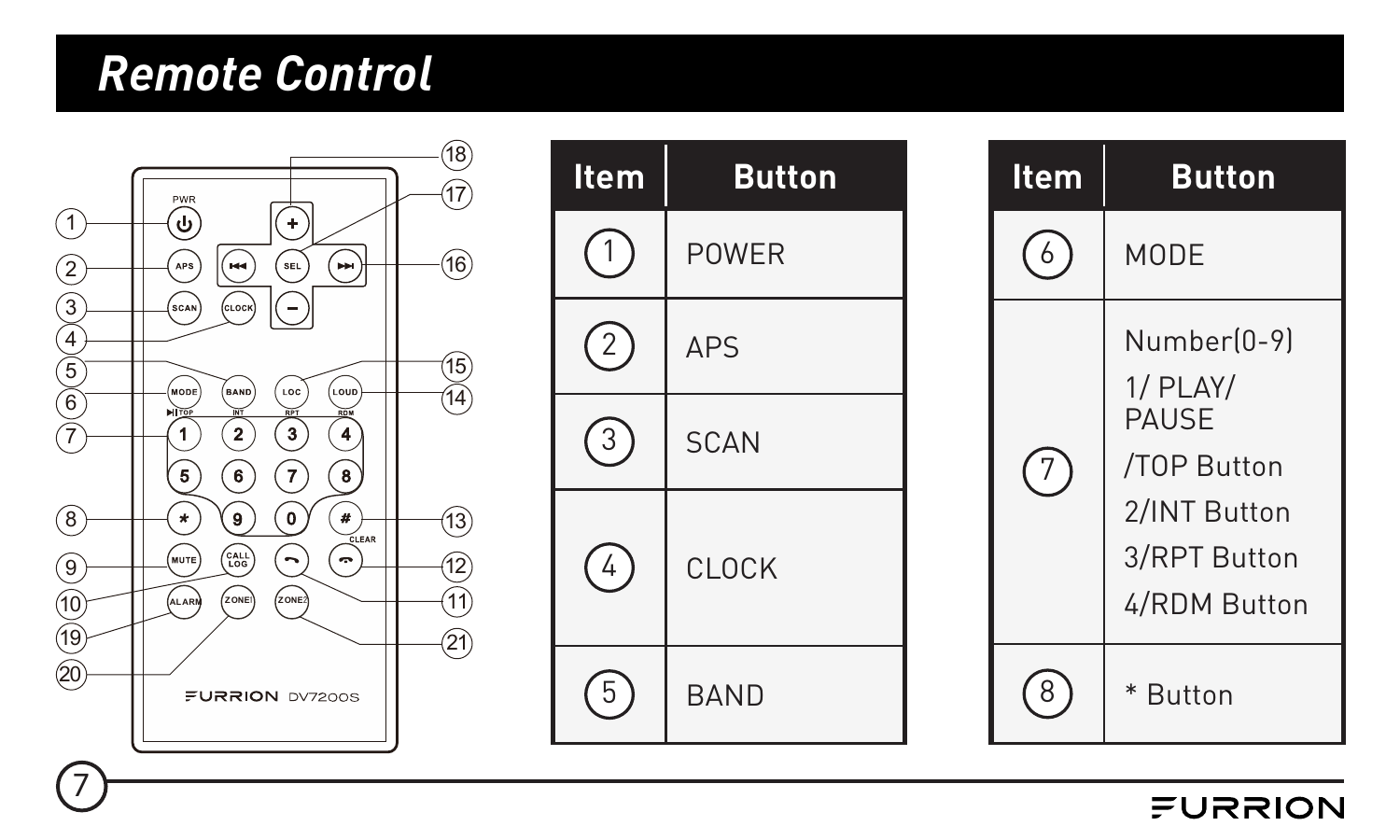### *Remote Control*

| Item          | <b>Button</b>  |  |  |  |
|---------------|----------------|--|--|--|
| $\frac{1}{9}$ | <b>MUTE</b>    |  |  |  |
| ⑪             | CALL LOG       |  |  |  |
| ⑴             | TFL            |  |  |  |
| (12)          | <b>HANG UP</b> |  |  |  |
|               | # Button       |  |  |  |

FURRION

| Item | <b>Button</b> |  |  |  |
|------|---------------|--|--|--|
| (14) | LOUD          |  |  |  |
| (15) | LOCAL         |  |  |  |
| 16)  | UP & DOWN     |  |  |  |
| ⑦    | <b>SEL</b>    |  |  |  |
|      | $+ 8 -$       |  |  |  |

| Item | <b>Button</b>     |  |  |  |  |
|------|-------------------|--|--|--|--|
| (19) | <b>ALARM</b>      |  |  |  |  |
| 20)  | ZONE <sub>1</sub> |  |  |  |  |
| (21) | <b>ZONE 2</b>     |  |  |  |  |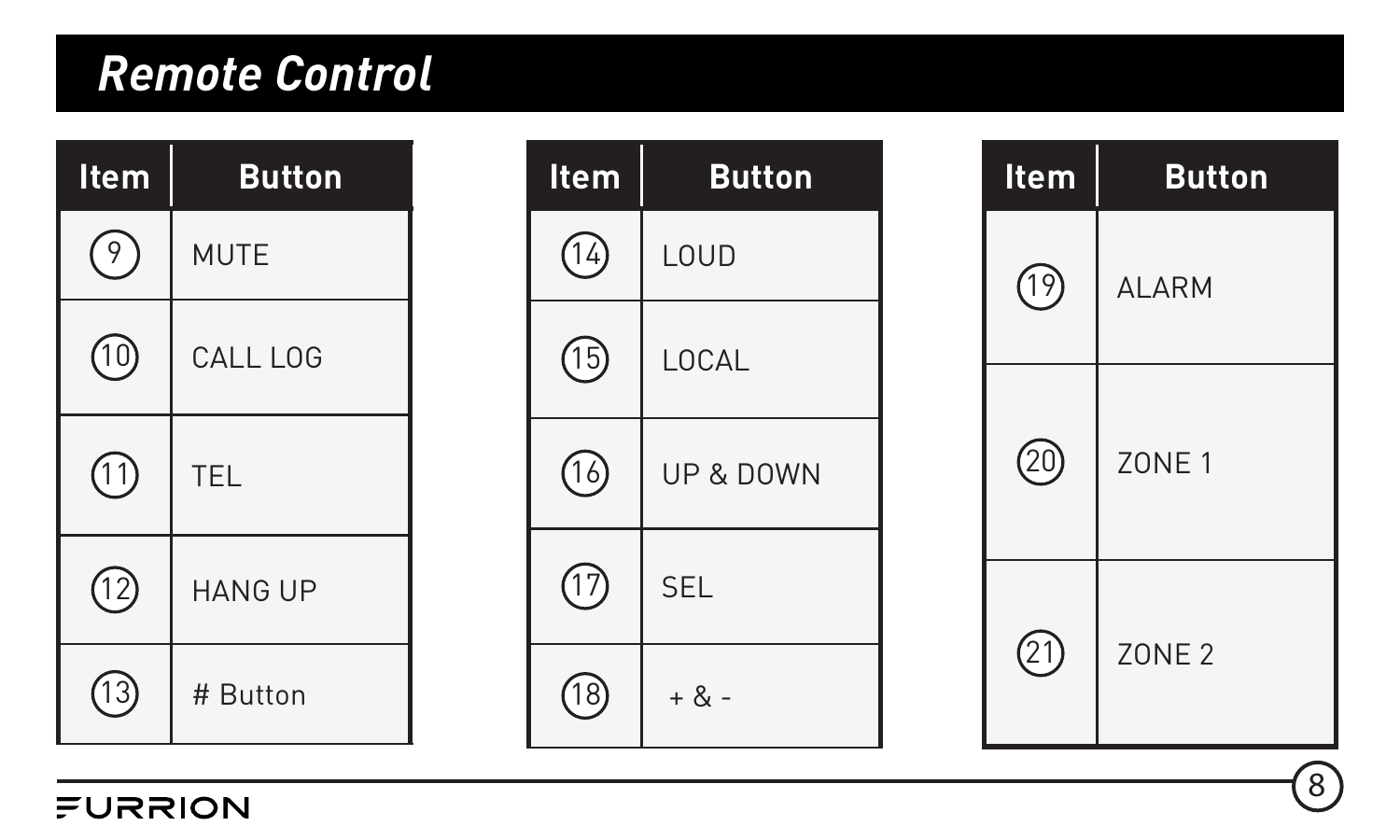### <span id="page-9-0"></span>*Installation*

#### **Location**

9

- Choose a mounting location away from humid areas, water sources, burning products or any equipment that can radiate heat.
- Select an area on the wall or cabinet, which is free from cable, fuel or brake lines. There is a vent hole at the back of the unit for cooling purpose, do not block it.
- Ensure when the stereo is mounted in the cut out that the wires at the rear of the unit are not pressed against the heat sink.

#### **Installing the unit**

- Before finally installing the unit, connect the wiring temporarily and make sure the unit and the system can work properly.
- Fix the unit to the wall using 4 self-tapping screw as indicated in the illustration.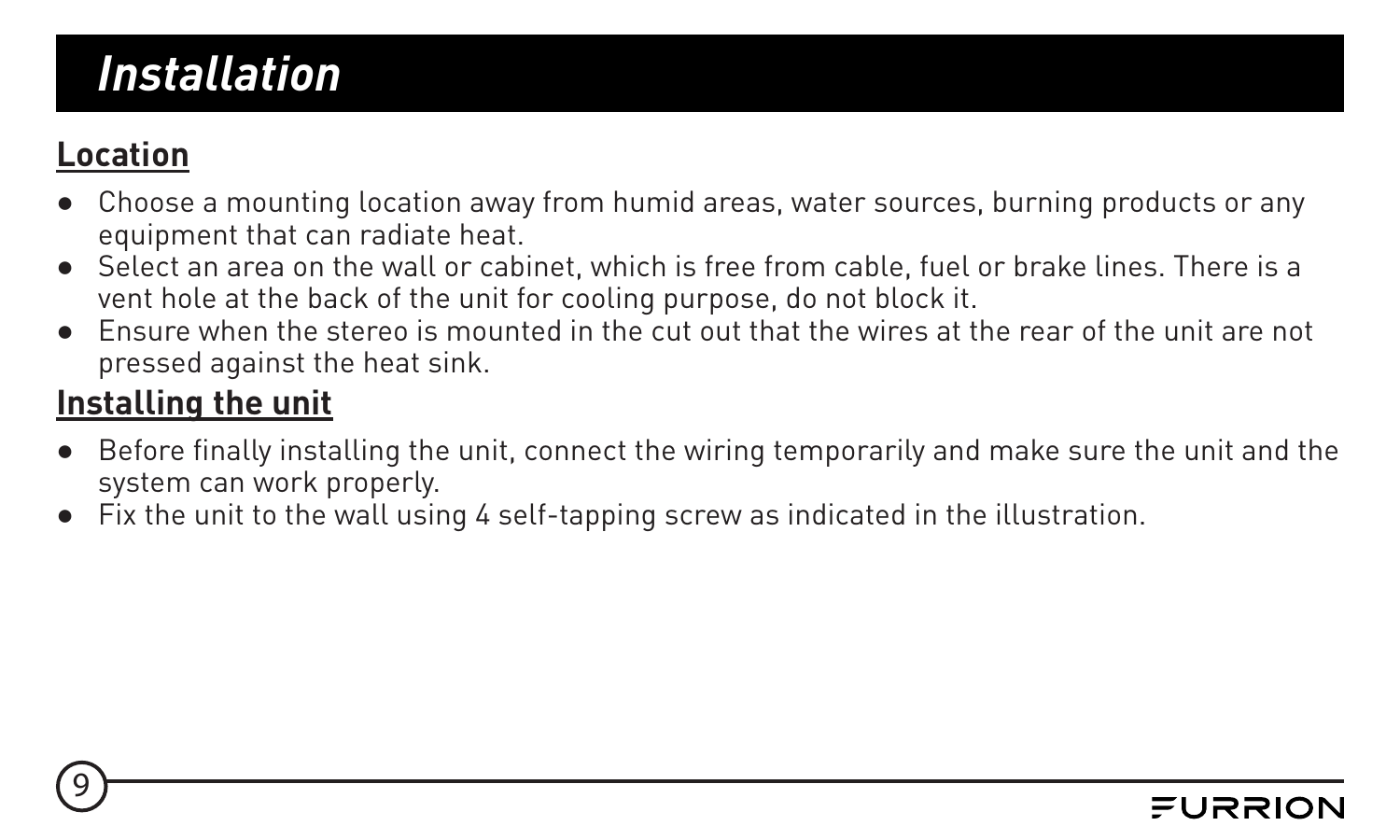#### *Installation*

FURRION



- 1. Remove plastic frame of the front panel from the unit.
- 2. Fix the unit to the wall with 4 #8 pan head self-tapping screw.
- 3. Replace the plastic frame of the front panel to the unit.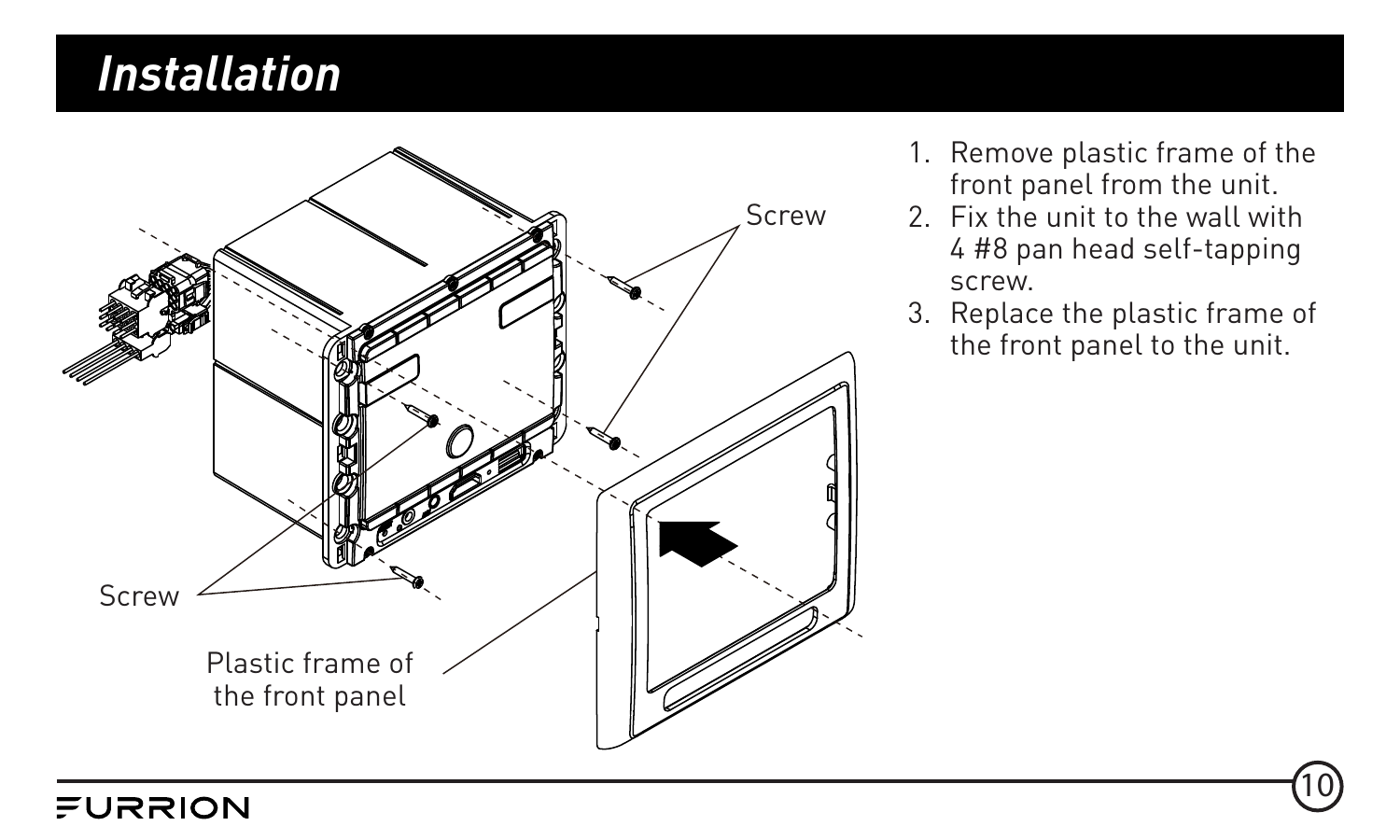<span id="page-11-0"></span>

| <b>Supported Audio Format</b>                                                     |                          |  |                  |  |  |  |
|-----------------------------------------------------------------------------------|--------------------------|--|------------------|--|--|--|
| File Extension                                                                    | mp3                      |  | .wma             |  |  |  |
| Audio Code                                                                        | MP3                      |  | <b>WMA</b>       |  |  |  |
| <b>Rit Rate</b>                                                                   | 16kbps - 320kbps CBR/VBR |  | 16kbps - 320kbps |  |  |  |
| Sampling<br>Rate                                                                  | 8k - 48kHz               |  | 8k - 48kHz       |  |  |  |
| WMA only support WMA7/WMA8/WMA9/<br>Remark<br>(CBR/VBR) (only support 353 format) |                          |  |                  |  |  |  |
| <b>NOTE:</b> Reading the above file formats is not quaranteed.                    |                          |  |                  |  |  |  |

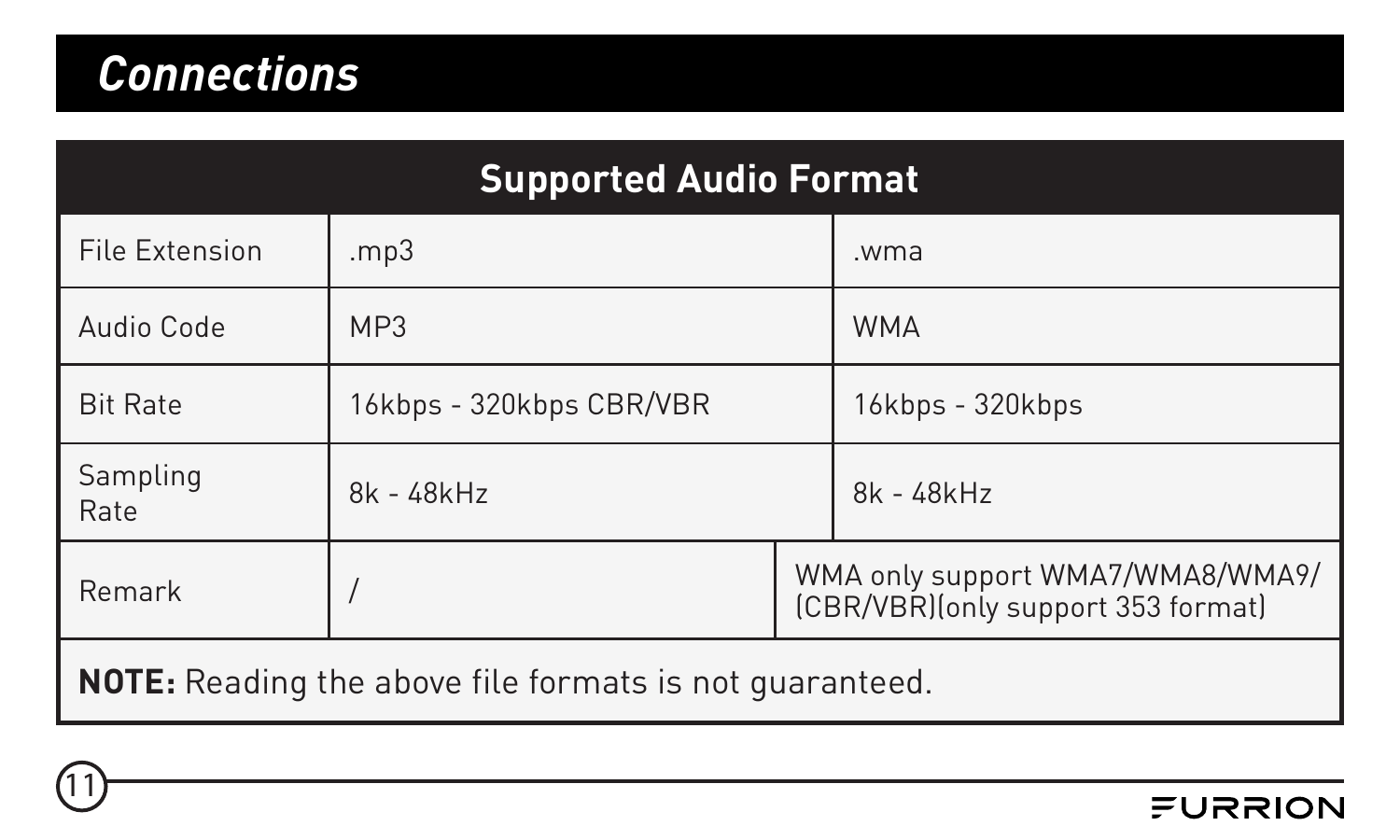#### **Wiring Diagram**



12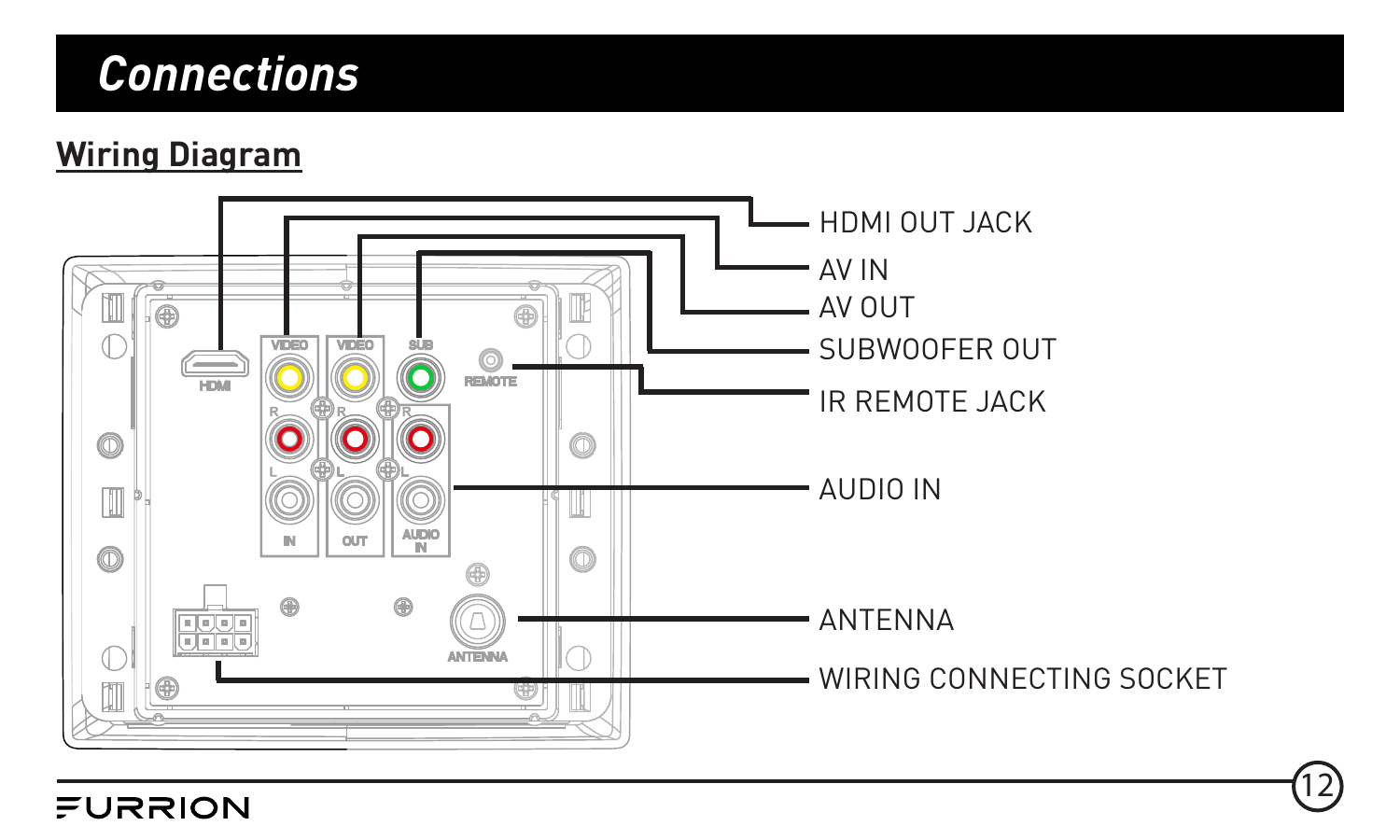13,

#### **Wiring connecting socket view**



| Item         | Color            | <b>Function</b>         |
|--------------|------------------|-------------------------|
|              | Green            | Zone 2 Left Speaker(+)  |
| $\hat{2}$    | Purple/<br>Black | Zone 2 Right Speaker(-) |
| $\mathbf{3}$ | White            | Zone 1 Left Speaker(+)  |
| 4            | Gray/<br>Black   | Zone 1 Right Speaker[-] |
|              | Gray             | Zone 1 Right Speaker(+) |
| 5            | White/<br>Black  | Zone 1 Left Speaker(-)  |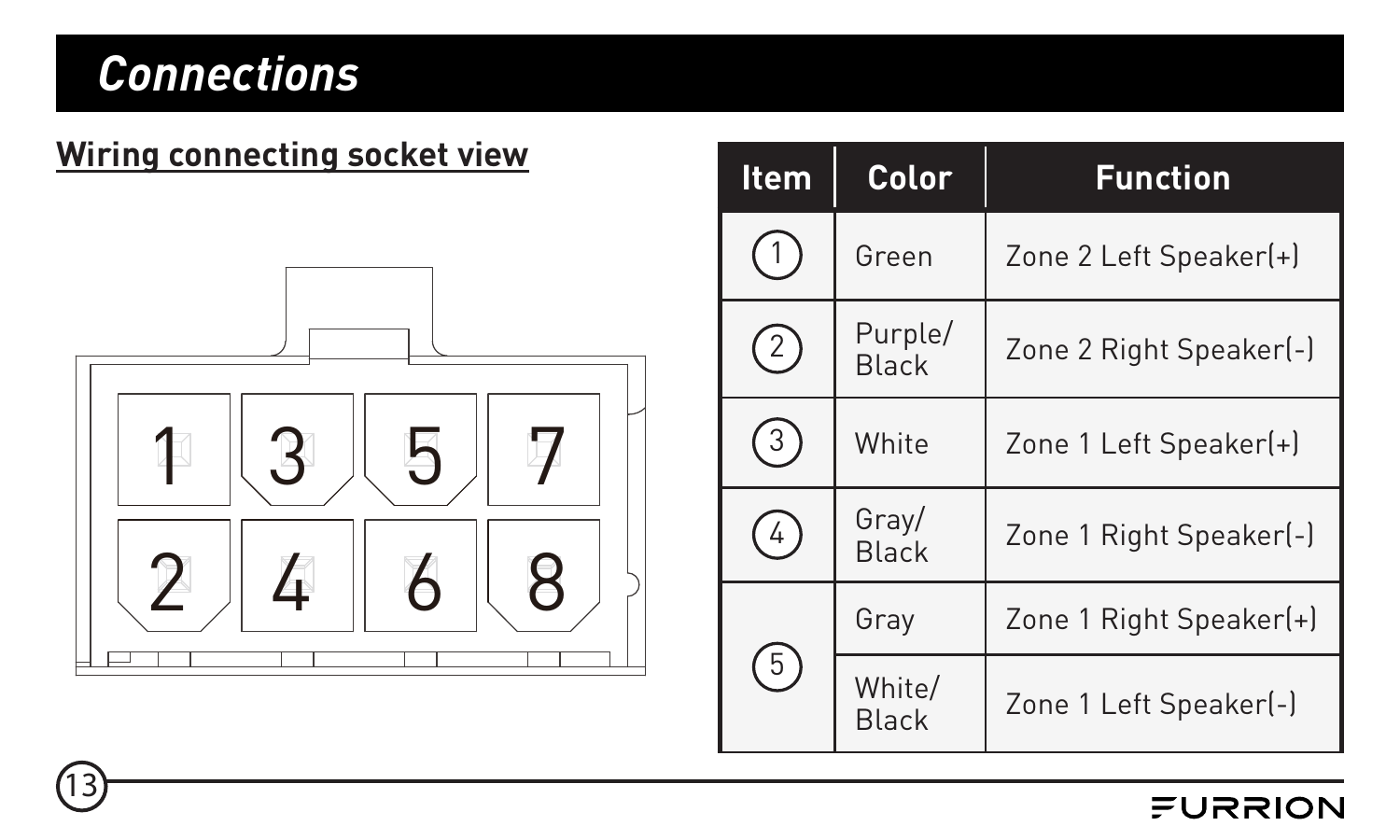| <b>Item</b> | Color           | <b>Function</b>         |
|-------------|-----------------|-------------------------|
|             | Purple          | Zone 2 Right Speaker(+) |
| 6           | Green/<br>Black | Zone 2 Left Speaker(-)  |
| 7           | Red             | $+12V$ DC               |
| 8           | Black           | Power Ground            |

**NOTE:** All speakers must be connected as shown. If one wire is removed or not connected properly, all speakers on relevant zone will fail to work. It is of importance to pay attention in speaker polarity. Connection with incorrect speaker polarity will lead to poor sound quality.

14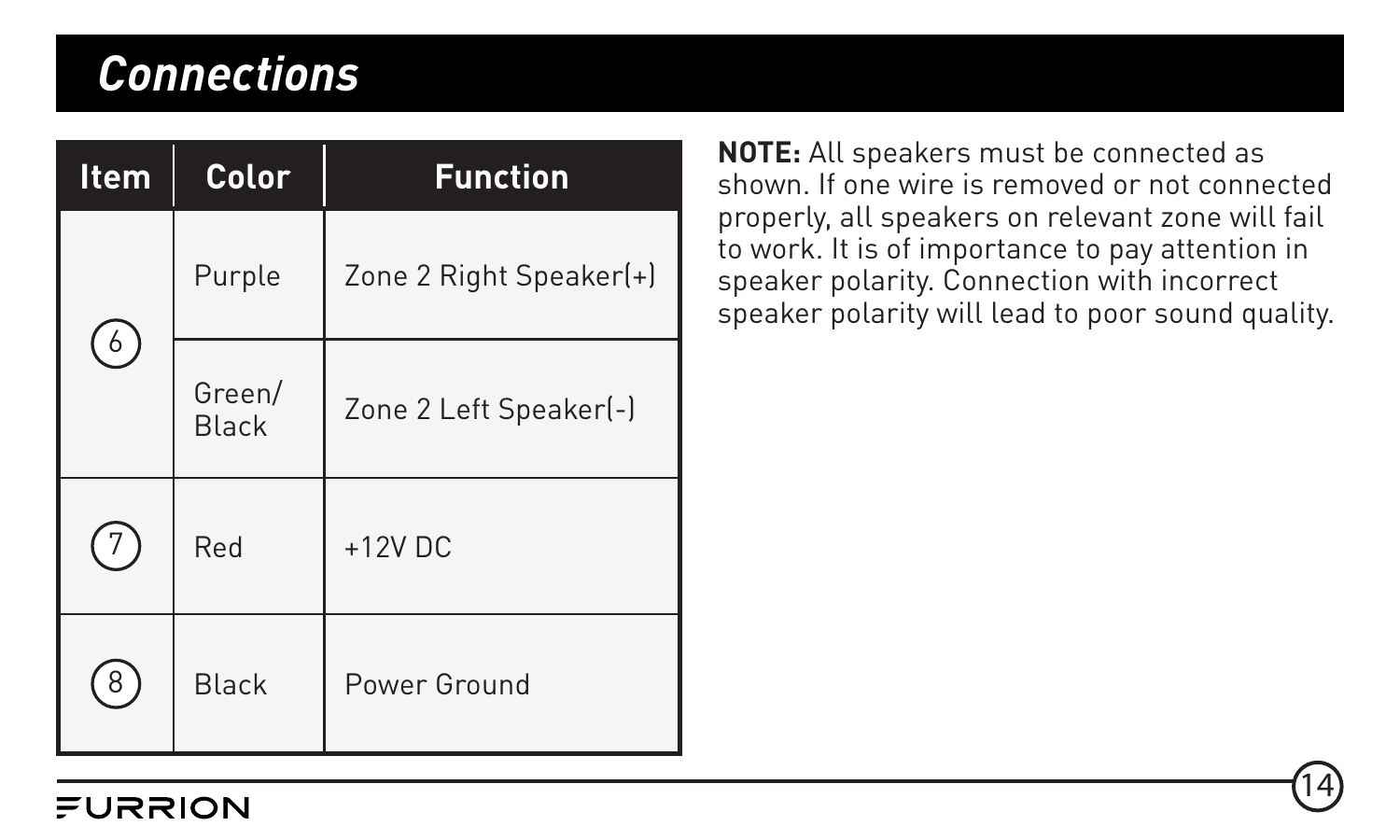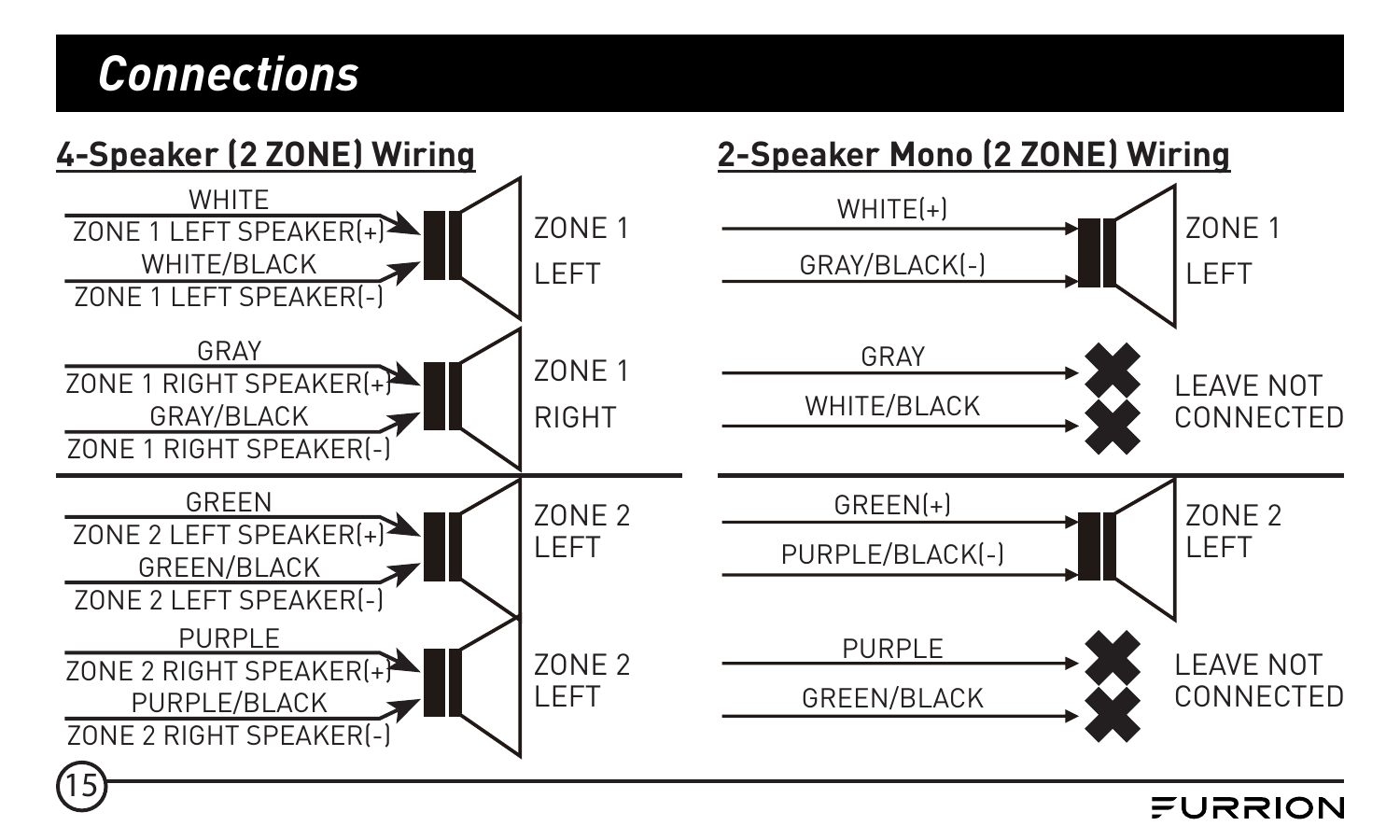#### <span id="page-16-0"></span>*Common Operation*

- 1. To turn the unit On/Off When the unit is powered **Off,** it may be switched On by pressing the **POWER** button. When the unit is switched On, press and hold the **POWER** button to switch if off.
- 2. To select the function mode Press **AM/FM, USB, BT** button on the front panel to select the corresponding mode. Press **SOURCE** button repeatedly on the front panel to select HDMI, AUX, AV mode.
- 3. To adjust the volume level During playback, press **VOLUME+** or **VOLUME-** button on the front panel to increase or decrease the volume.
- 4. To mute or resume the sound During playback, press **MUTE** button on the front panel to mute or resume the sound immediately.
- 5. To check speaker output status and select speaker output Short-press **ZONE 1** or **ZONE 2** button on the front panel to check the speaker output status. Press and hold **ZONE 1** or **ZONE 2** button on the front panel to turn on/off the corresponding speaker output, "**Z 1 ON/OFF**" or "**Z 2 ON/OFF**" will be displayed on the LCD.

16

6. To set the sound mode and menu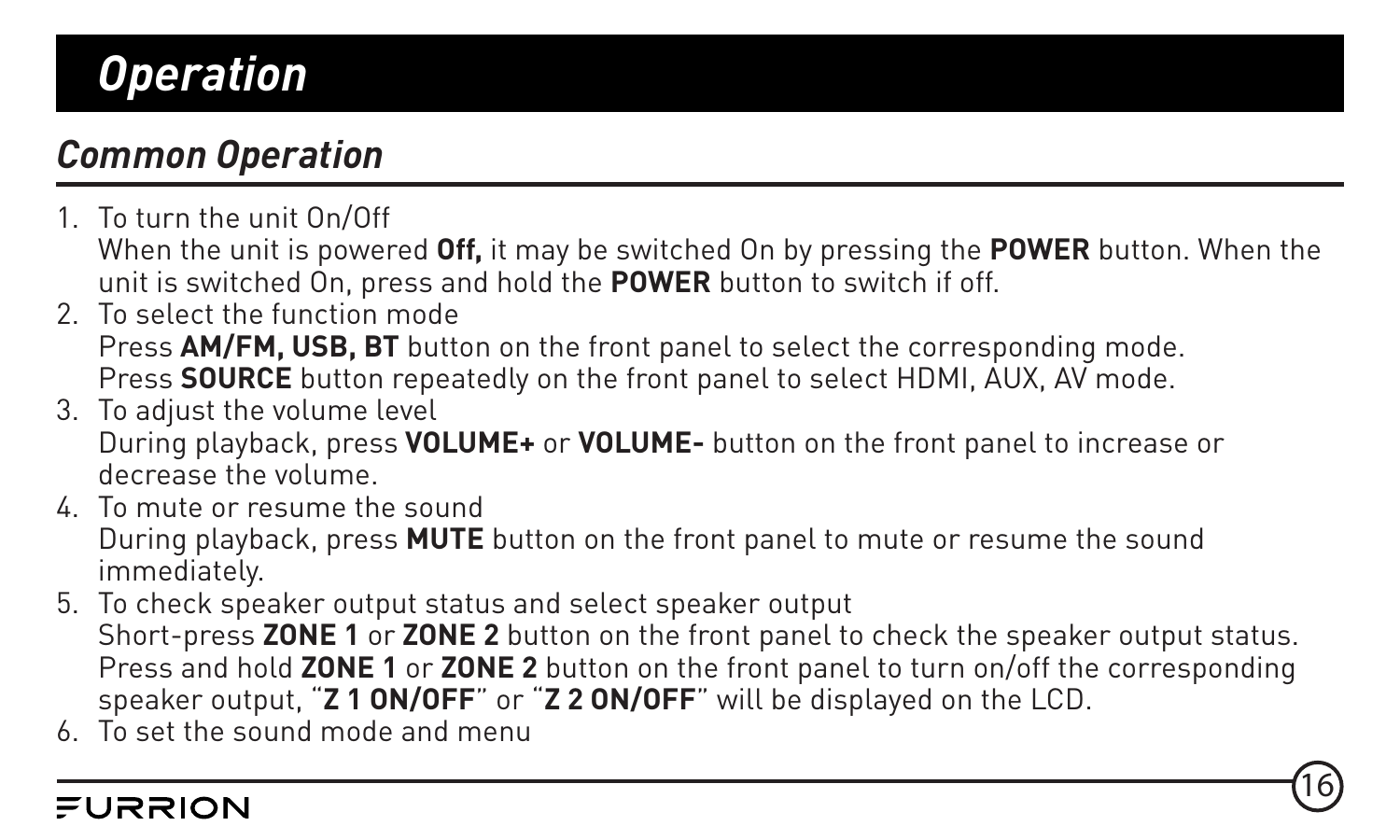Press and hold **SEL** button to turn on BASS, then press **SEL** button repeatedly to select or circulate through TRE (treble), EQ OFF (FLAT/...AMERICA3/AUSTRALIA/EUROPE (in radio mode), press VOLUME+/- to change the settings. Press **SEL** button to confirm your selection.

– 1) BEEP ON/BEEP OFF

**BEEP ON** mode: The beep is generated when any key is pressed.

**BEEP OFF** mode: The beep sound is disabled.

– 2) VOL LAST/VOL DEFA

**VOL LAST:** The last volume level setting will be saved automatically after switched the unit off, and restored after powered on.

**VOL DEFA:** Press **SEL** button on the front control panel, the **AVOL** mark will be displayed on LCD. Use VOLUME+/- to set the volume level as a constant value.

– 3) DX/LOCAL

17

In Radio mode, with the DX/LOCAL selection you can change the attenuator settings at the input stage of the radio. This selection helps to avoid overloading the radio when strong (local) stations are received. Select DX (distant) mode to receive far / weak radio stations (highest sensitivity settings are enabled) and select LOCAL for very strong stations (which are located nearby).

(**NOTE:** This button is only for FM reception. In AM mode, LOC is invalid.)

#### ニロママロハ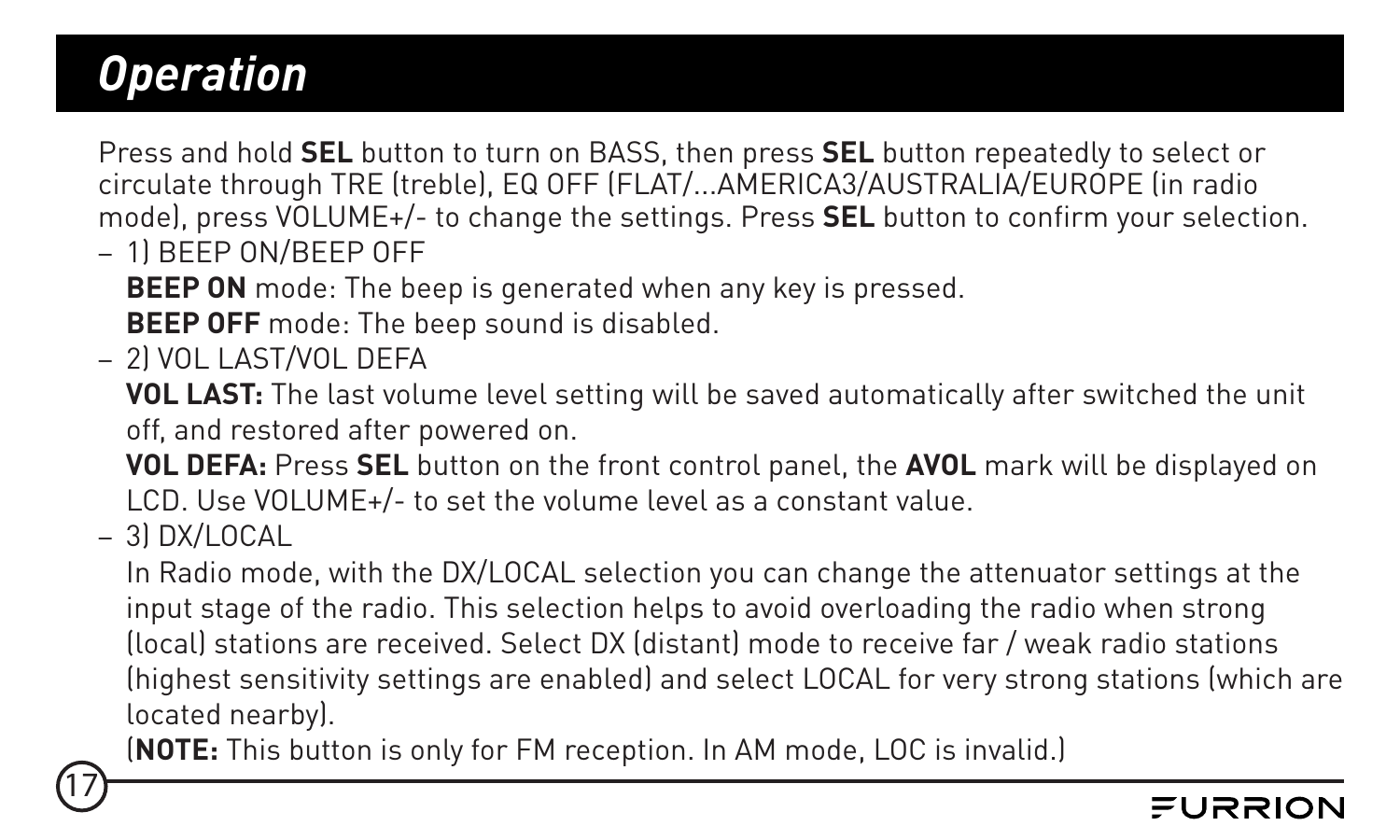7. To display and adjust the time

Press and hold 6 button until the clock becomes flashing. Use **VOLUME+/-** button to adjust the hour, and  $\mathbf{w}$  /  $\mathbf{b}$  button to adjust the minute.

- 8. To adjust the backlight brightness Press and hold **5/BACKLIGHT** button repeatedly to adjust the backlight.
- 9. Alarm Function
	- 1) To turn On/Off the alarm mode

Press **6** button repeatedly to enter the alarm setting mode. (Use **VOLUME +/-** button to select **ALARM ON** or **ALARM OFF**)

– 2) To set the **ALARM** time

Press and hold the **6** button repeatedly to ALARM time setting mode (the LCD will display the time "**AM 00'00**" ), then use the  $\star$  /  $\star$  button to set the **MINUTE** and **VOLUME** +/- button to set the HOUR.

10.To reset the unit

- 1) Press **RESET** button with a cuspidal object. The unit will be reseted to factory default settings.
- 2) In AUX mode, press and hold **2/STOP** button until the LCD displays "**RESET III**", then press and hold **3/RPT** button to reset to the factory default settings.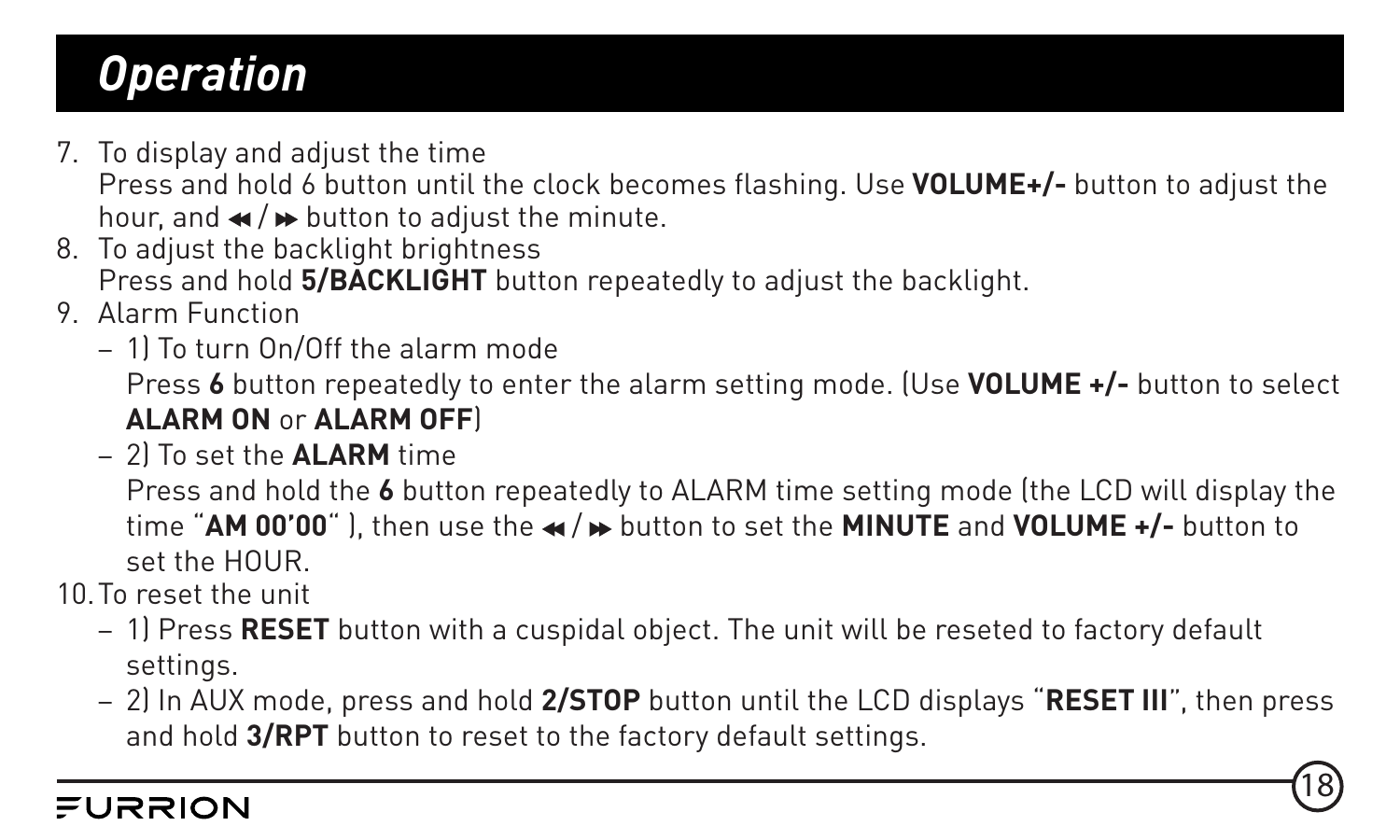#### <span id="page-19-0"></span>*Radio Operation*

1. To select radio band

Press AM/FM button repeatedly to select a desired radio band in sequence and circulating as: -->FM1-->FM2-->FM3-->AM1-->AM2-->.

- 2. To search for radio station manually or automatically
	- In radio mode, press  $\triangleleft$  / $\triangleright$  button to search your desired radio stations up/down manually.
	- Press and hold  $\bullet\bullet$  button to search for the strongest station up/down automatically.
- 3. To store current station or turn on a preset one
	- 1) If you want to store the current station, press and hold **AM/FM** button until the frequency flashes, press one of the digit buttons from  $1-6$  to store the current station in the preset memory bank. In this way the unit can store 30 preset stations.
	- 2) Press one of the 6 buttons from 1~6 to enter the preset station in current band.
- 4. To auto search and store the top 6 strongest stations In radio mode, press and hold **2/STOP** button on the front panel, the unit will start to search the available stations and check the signal strength from the lowest frequency. The top 6 strongest stations will be saved to the corresponding preset numbered band  $1-6$ .
- 5. To set the frequency

19

Press and hold **SEL** button to turn on BASS, then press **SEL** button repeatedly to select AMERICA3, AUSTRALIA or EUROPE area, press **VOLUME+/-** button to select your desired frequency. Press **SEL** button to confirm your selection.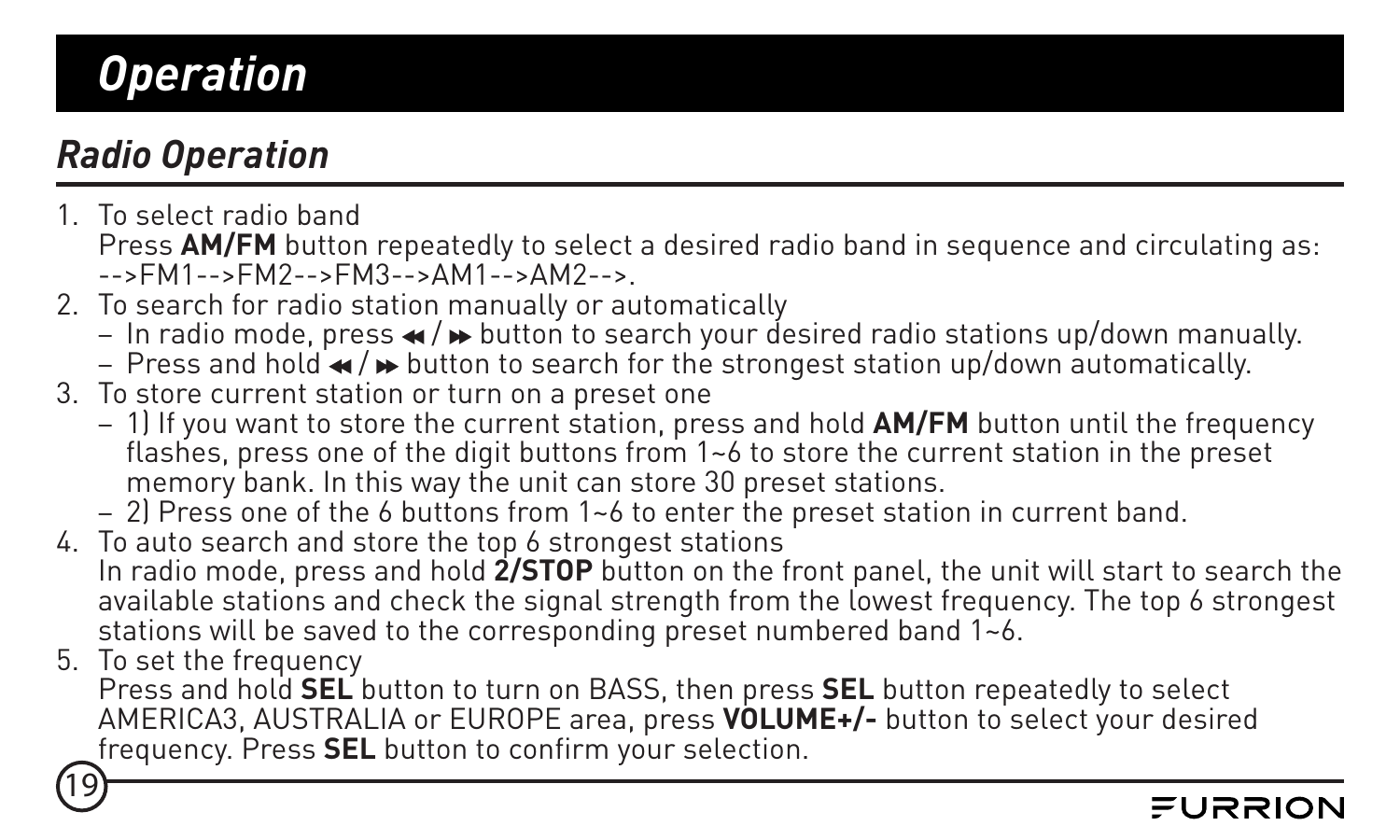#### <span id="page-20-0"></span>*USB Operation*

- 1. To insert or pull out the USB stick
- To play the tracks in USB disk, insert the USB disk into the USB port. The playing mode will be changed to USB mode automatically and the USB mark will be displayed on LCD.
- 2. Press  $\triangleleft$  or  $\triangleright$  button to play previous or next track.
- 3. To play fast forward or backward Press and hold  $\leftrightarrow$  or  $\leftrightarrow$  button to play backward or fast forward, release to resume normal playback.
- 4. To play previous or next 10th track. Press 5 or 6 button to play previous or next 10th track.
- 5. How to use **1/PLAY/PAUSE** button During playback, press **1/PLAY/PAUSE** button to pause playback, press **1/PLAY/PAUSE** button again to resume, press and hold **1/PLAY/PPAUSE** button to select the first track to play.
- 6. To repeat track(s)
	- During playback, press **3/RPT** button briefly to play the current track repeatedly. **RPT ONE** will be displayed on LCD.

- Press **RPT** button twice to play the track(s) in the album repeatedly. **RPT DIR** will be displayed on LCD.
- Press **RPT** button thrice to repeat all tracks. **RPPT ALL** will be displayed on LCD.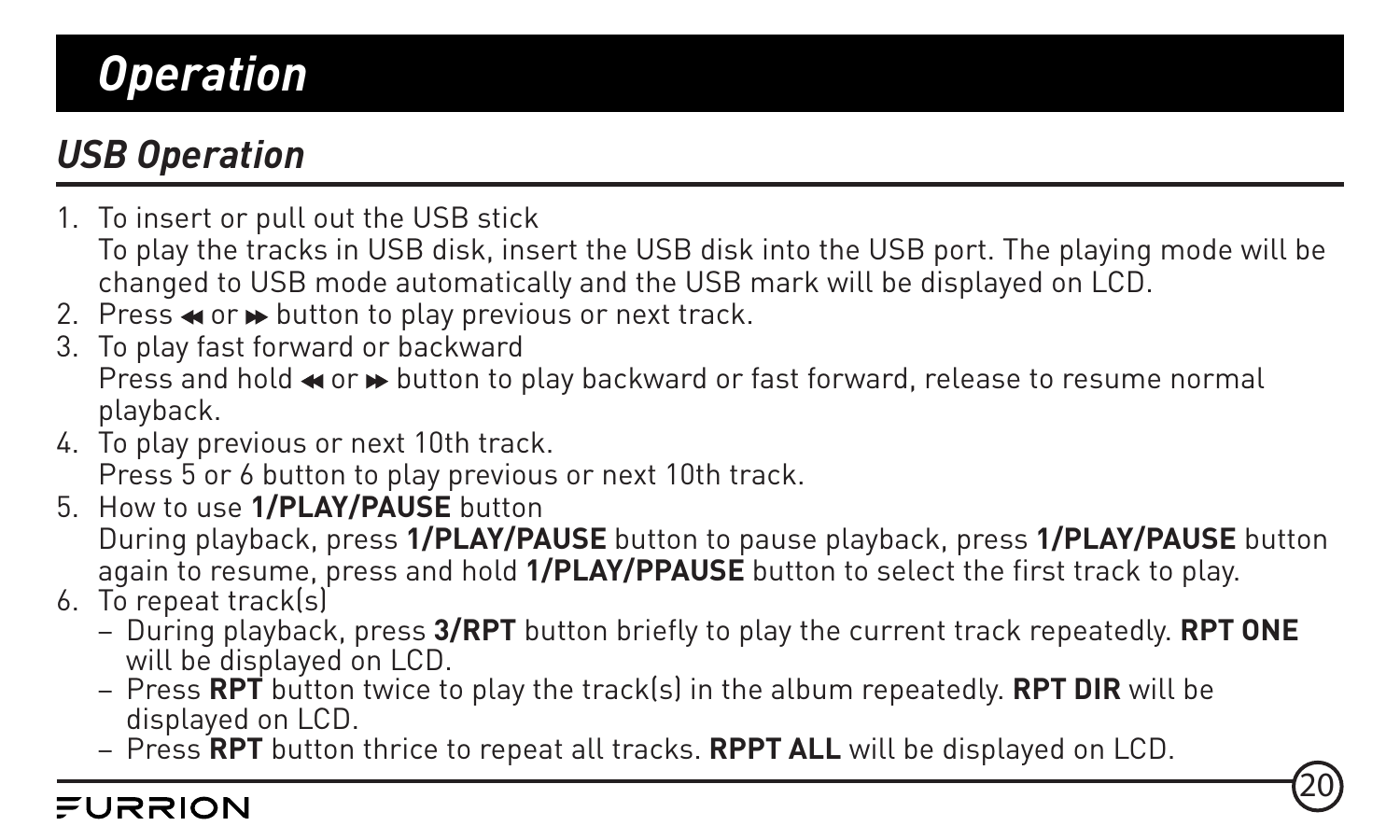- <span id="page-21-0"></span>– Press the **RPT** button four times to cancel the RPT function , **RPT OFF** will be displayed on LCD. 7. To play tracks at random
- 
- During playback, press **RDM** button to play all tracks at random. Press it again to cancel. 8. To search a track
- 

Press **USB** button, the TRK 0/00/000 (depending on the total tracks to be saved in the USB disk, the mark may be different) mark will be displayed on LCD and the digit 0 becomes flashing. Press **VOLUME+/-** button to select a digit from 0~9, press **USB** button to confirm your selection, the digits 00 becomes flashing. Repeat the steps above to input the digits at 00 and 000 positions. After finished the inputting, press **1/PLAY/PAUSE** button to play the track to be selected.

#### *Bluetooth Operation*

#### **Pair and Connect**

- 1. Click the **BT** button in DV7200S to go to Bluetooth mode.
- 2. You should see **NO LINK** displayed in the LCD. If you see BT LINK and the Bluetooth icon is on, it means DV7200S is already connected to another mobile. You can clear it by pressing and holding the **BT** button for ~ 2 seconds until **NO LINK** is shown, then continue with the rest of the steps below.
- 3. Go to the Bluetooth section of your mobile, usually under Settings (or another sub-menu under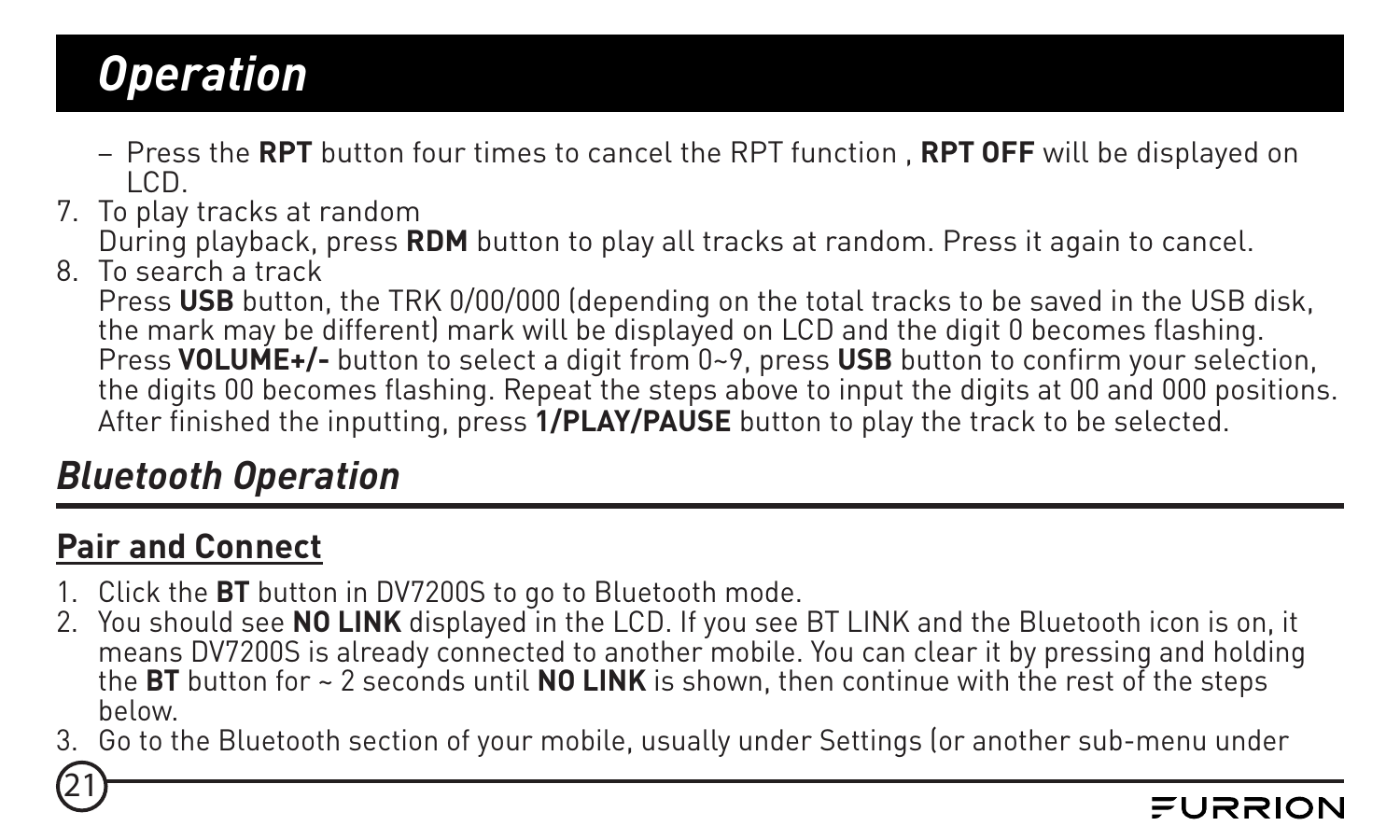Connections).

- 4. Ensure Bluetooth is turned On.
- 5. Select FURRION DV7200S-XXXX (where X can be any alphanumeric number A-Z or 0-9). In Android devices, you will see another similarly-named devices under DV7200S-4.0-XXXX. DO NOT use that one. It is used for Apps control to be described later. If you click on it accidentally, please clicke the gear icon to forget (or unpair) it.
- 6. Enter 0000 when prompted for PIN.
- 7. If the pairing and connection is successful, the mobile will show connected while DV7200S will show **BT LINK** and the Bluetooth icon in LCD.

**NOTE:** DV7200S supports NFC pairing. The NFC detection area is on the right of the **Power** button.

#### **Disconnect and Reconnect**

- Bluetooth connection of mobile devices typically covers a 33 ft (10 m) open-field range. And DV7200S "remembers" the last connected mobile. For any out-of-range disconnection, DV7200S will auto-reconnect to your mobile once it is back in range again.
- If you explicitly disconnect the Bluetooth link by pressing the corresponding menu item in your mobile. DV7200S will not auto-reconnect. You can press the menu item in mobile again to reconnect.
- If you turn off Bluetooth in mobile during a connection, DV7200S will not auto-reconnect when you turn on Bluetooth in mobile again. Some mobile will try to reconnect the last connected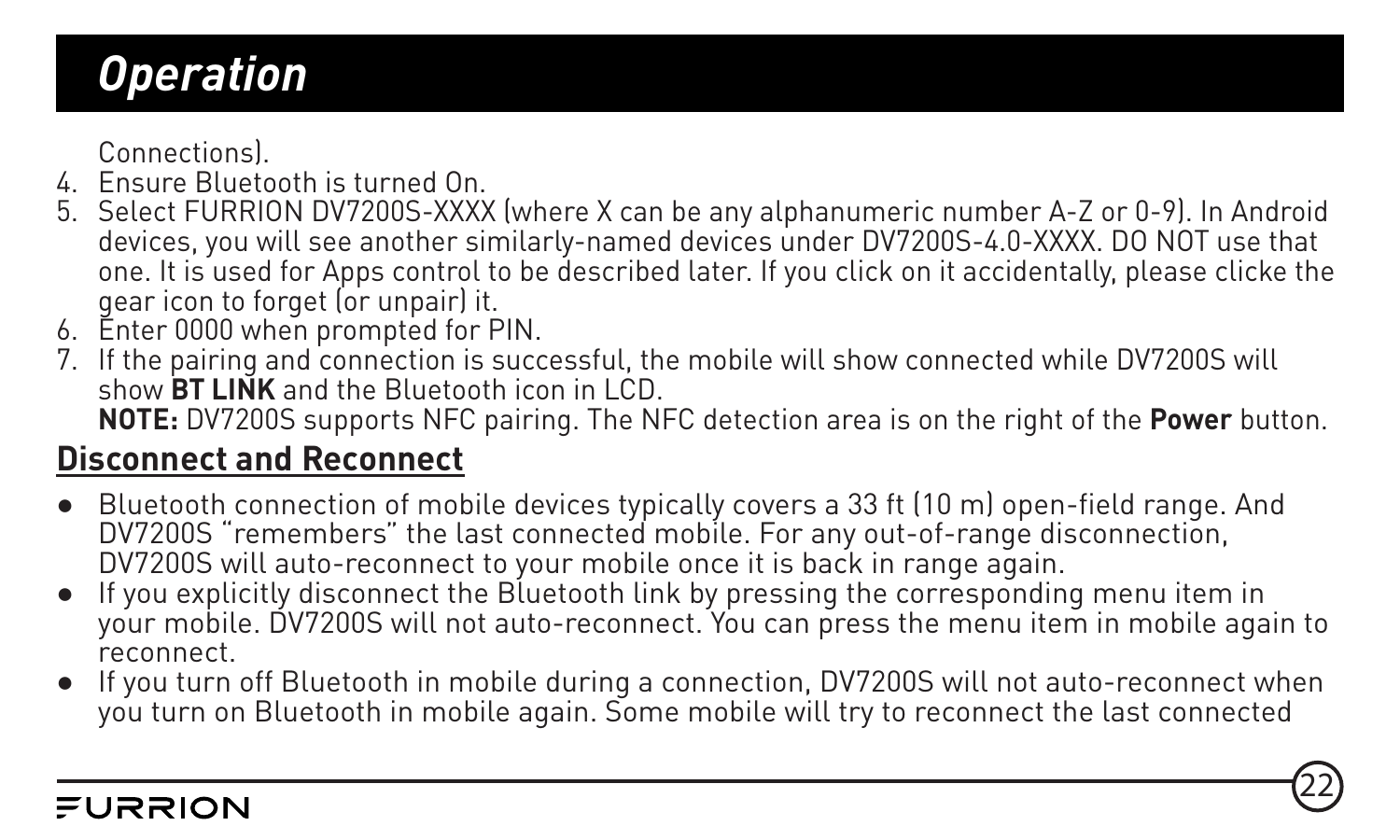device but that's particular mobile's specific implementation.

- However, if you turn off Bluetooth in mobile after an out-of-range disconnection, DV7200S will auto-reconnect once you turn on Bluetooth in mobile and it's within connection range.
- Note that during the disconnection arise from any case, DV7200S can be paired and connected by any other mobile device.

#### **Forget (or Unpair)**

- You can explicitly forget (or unpair) DV7200S in mobile. If you do that while connected in range, DV7200S will be properly notified and all settled.
- If you do that after an out-of-range disconnection, DV7200S will repair and reconnect the mobile. In that case, you can press and hold the **BT** button for ~ 2 seconds in DV7200S to clear its memory.

#### **Profiles**

23

● DV7200S supports Audio Playback (AD2P, AVRCP) and Hands free Calling (HFP). Follow your mobile device settings if you want to enable or disable a particular support.

#### **Audio Playback**

- When audio is streamed from mobile to DV7200S, BT AUDIO is shown on the LCD.
- You can control the trick modes (play, stop, next, prev) either from mobile or DV7200S.
- If you hear no sound or very low volume output, please check and turn up the volume in mobile,

#### ニロママロハ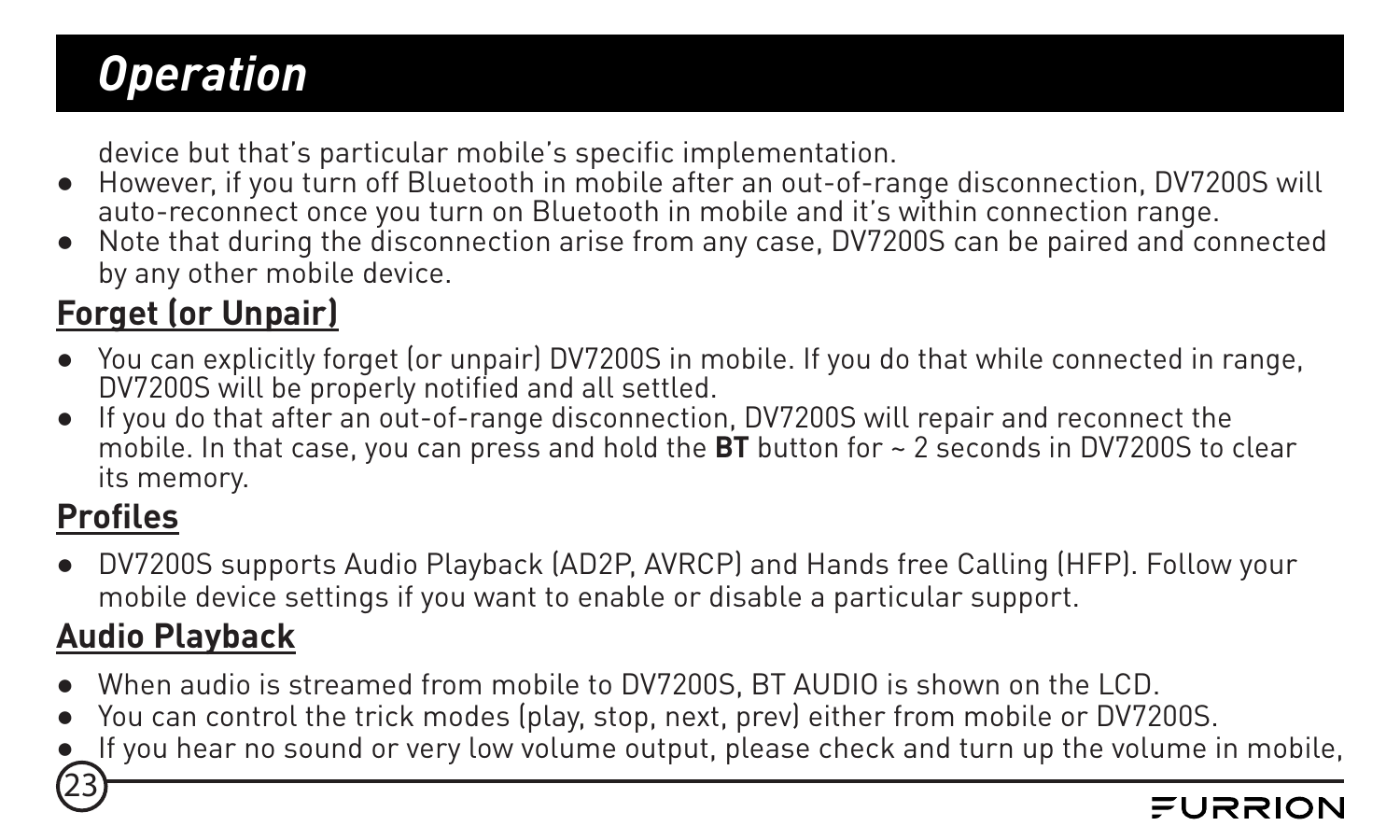then adjust the volume in DV7200S to the level of your choice.

#### **Hands free Calling**

- Phone calls is automatically transferred to DV7200S.
- To answer and hangup call, press the corresponding buttons in mobile or DV7200S, TALKING is shown on the LCD during the call.
- To dial out, use dial pad or phone book in mobile to make the call. You can press the **TEL** button in DV7200S to recall the last number. With the physical remote control, you can press the **CALL LOG** button to select LAST DIAL, LAST IN, and LAST MISS, then press **+** or **-** button to flip through the last numbers.
- While talking, use **Volume +/-** to adjust the speaker volume level. The adjustment is for the call instance only. It cannot be saved and will not affect the music playback volume.
- Note that **MUTE** button is to mute the speaker only and not the mic. You have to use the phone dialer in mobile to mute the mic if you need to.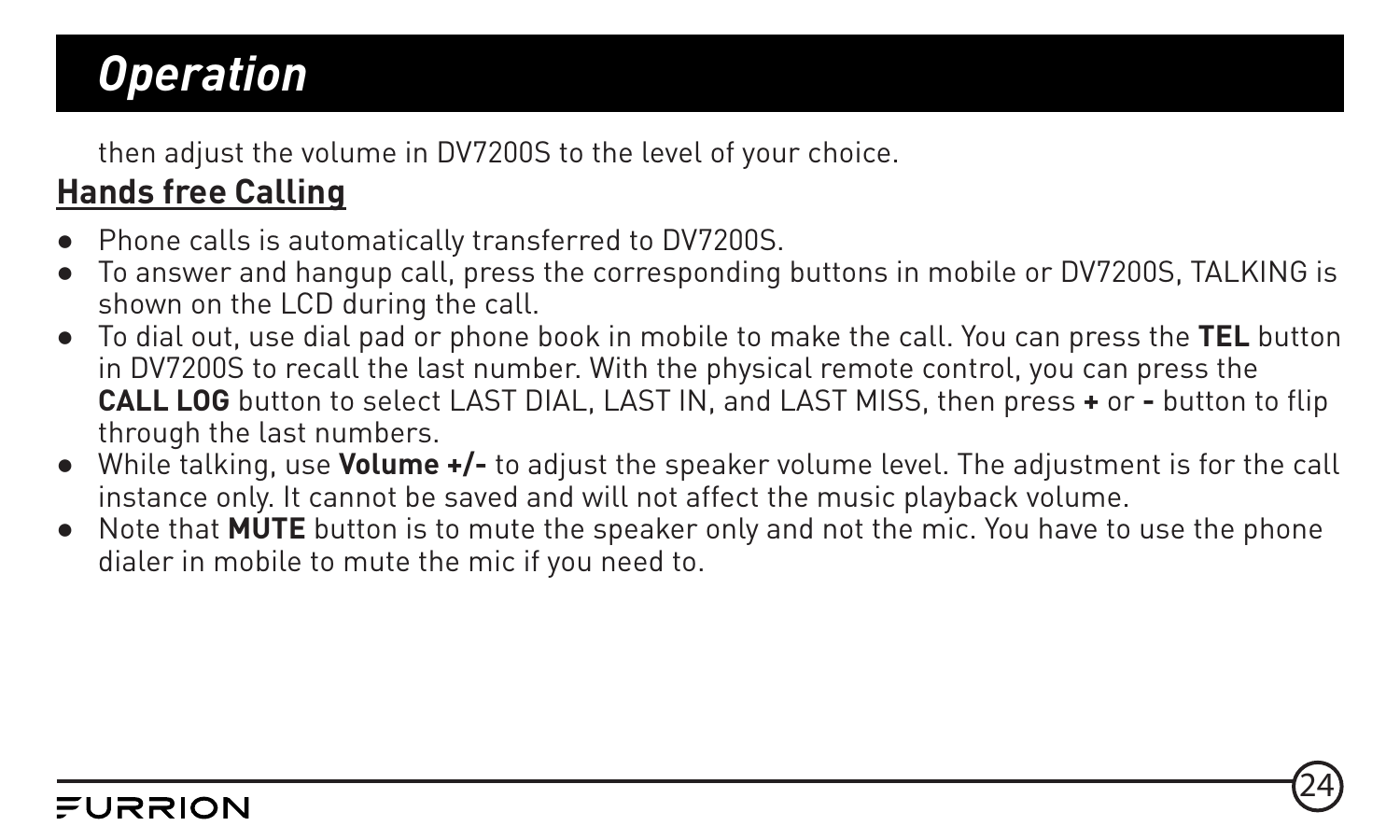### <span id="page-25-0"></span>*Specification*

| <b>GENERAL</b>                        |                                                                                  |                  |                          | <b>AM SECTION</b>                                                                      |  |
|---------------------------------------|----------------------------------------------------------------------------------|------------------|--------------------------|----------------------------------------------------------------------------------------|--|
| Supply Voltage                        | <b>DC 12V</b>                                                                    |                  |                          | 522KHz - 1620KHz (Europe)<br>530kHz - 1710KHz (U.S.A.)<br>522KHz - 1710KHz (Australia) |  |
| Current<br>Consumption                | Max.5A                                                                           |                  | Frequency<br>Range       |                                                                                        |  |
| Power Output                          | 4 x 9 W RMS<br>[4 Ohm speakers].                                                 |                  | Effective<br>Sensitivity | 40dBu                                                                                  |  |
| Number of                             | 4 channels                                                                       |                  |                          |                                                                                        |  |
| Channels                              |                                                                                  |                  |                          |                                                                                        |  |
| Dimensions<br>$(W \times H \times D)$ | $5^{1}/_{8}$ x $4^{1}/_{2}$ x $3^{3}/_{8}$ inch<br>$130 \times 113 \times 86$ mm | Preamp<br>Output |                          | 1V Output                                                                              |  |

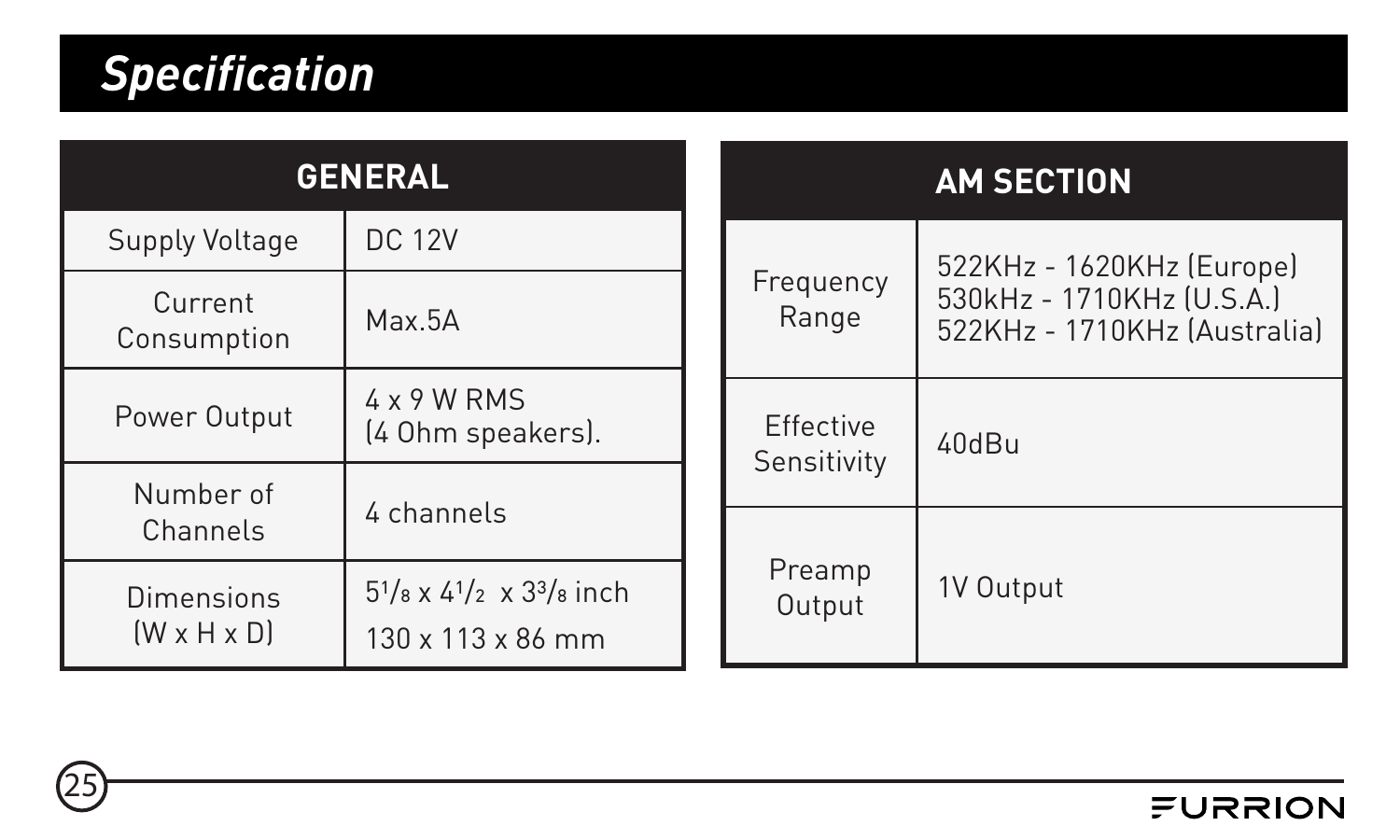### *Specification*

| <b>FM SECTION</b>        |                                                          |                              | <b>USB PLAYBACK</b>                      |             |  |
|--------------------------|----------------------------------------------------------|------------------------------|------------------------------------------|-------------|--|
| Frequency<br>Range       | 87.5MHz - 108MHz (Europe)<br>87.5MHz - 107.9MHz (U.S.A.) |                              | Audio Format                             | MP3. WMA    |  |
|                          | 87.5MHz - 108MHz (Australia)                             | Frequency<br>Characteristics | 20Hz -100Hz <= 5dB<br>10KHz-20KHz <= 5dB |             |  |
| Effective<br>Sensitivity | 12dBu                                                    |                              | Signal to Noise<br>Ratio (SNR)           | 50dB [1KHz] |  |